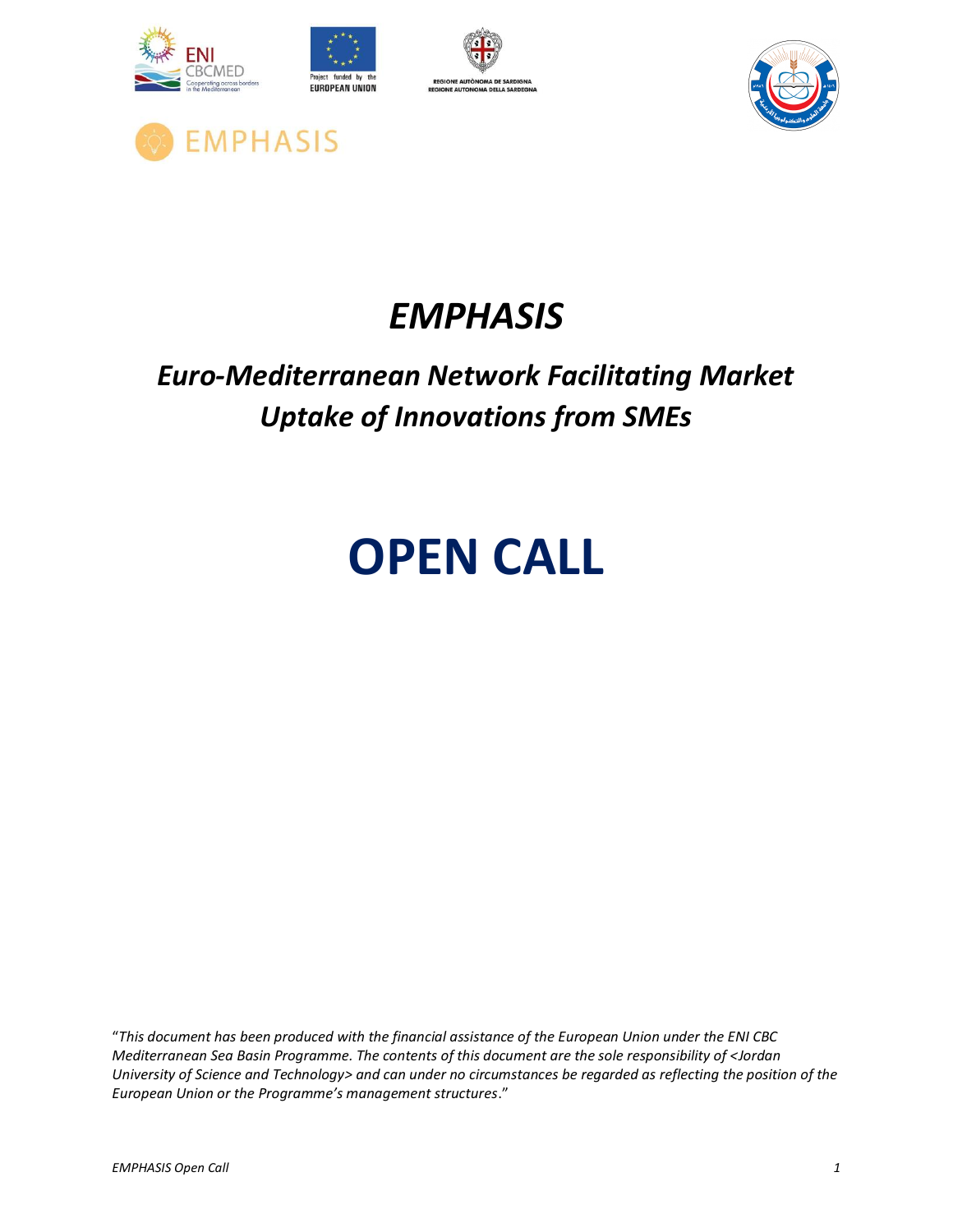





## Table of Contents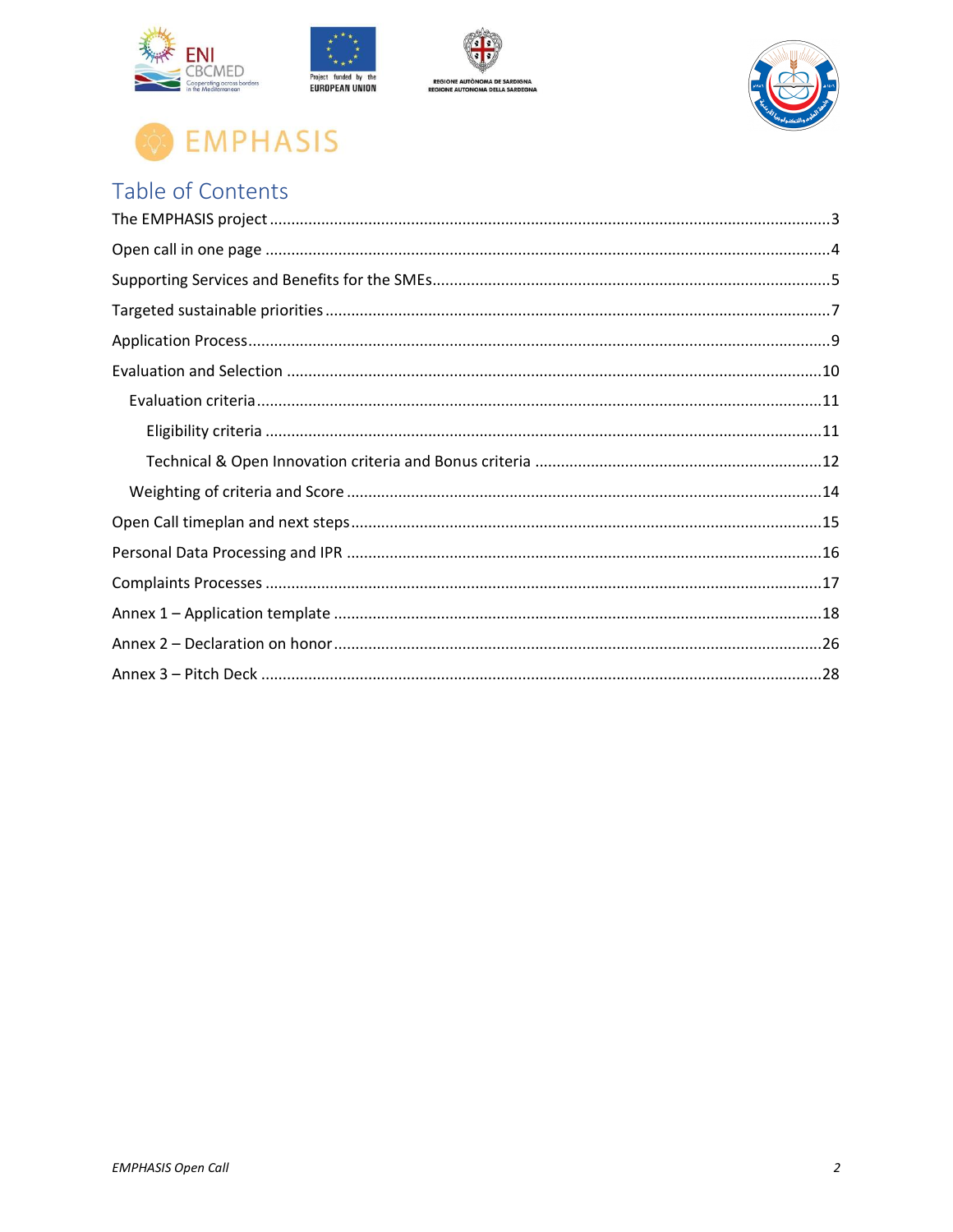







### <span id="page-2-0"></span>The EMPHASIS project

The EU funded ENI CBC MED **[EMPHASIS project](https://www.enicbcmed.eu/projects/emphasis)** aims at integrating experiences to **deploy, validating and mainstreaming an open innovation system** that supports SMEs, start-ups and spin-offs. This will allow the **exploitation of innovations that tackle sustainability challenges** and turn them into business opportunities through **external cross-border partnerships at EUROMED level**.



**EMPHASIS** 



EMPHASIS will co-create a EURO-MED Open Innovation eco-system in which information flows across Mediterranean borders and is transformed into commercial ideas and marketable products. The project's goal is to better connect the region's fragmented innovation systems by facilitating meaningful crossborder knowledge flows, equipping Small and Medium Enterprises (SMEs) with the skills required to tap into external knowledge bases and turn them into value, and identifying fields that can turn sustainability

challenges (e.g., agro-food, sustainable energy, tourism, etc.) into business opportunities.

EMPHASIS- Euro-Mediterranean Network Facilitating Market Uptake of Innovations from SMEs- is a capitalization project co-financed by the European Union's ENI CBC Mediterranean Sea Basin Programme and brings together a collaboration of six partners:

- ❖ KiNNO Consultants Ltd [\(KiNNO\)](http://www.kinno.eu/) from Greece,
- ❖ Jordan University of Science and Technology [\(JUST\)](http://www.just.edu.jo/) from Jordan,
- ❖ Association of the Mediterranean Chambers of Commerce and Industry [\(ASCAME\)](http://www.ascame.org/) from Spain,
- ❖ Industrial Research Institute [\(IRI\)](http://www.iri.org.lb/) from Lebanon,
- ❖ Confederation of Egyptian European Business Associations [\(CEEBA\)](http://www.ceeba.org/) from Egypt,
- ❖ Science and Technology Park of Sicily [\(STPS\)](http://www.pstsicilia.it/) from Italy

Find us on social media:



Contact us[: eu.emphasisproject@gmail.com](mailto:eu.emphasisproject@gmail.com)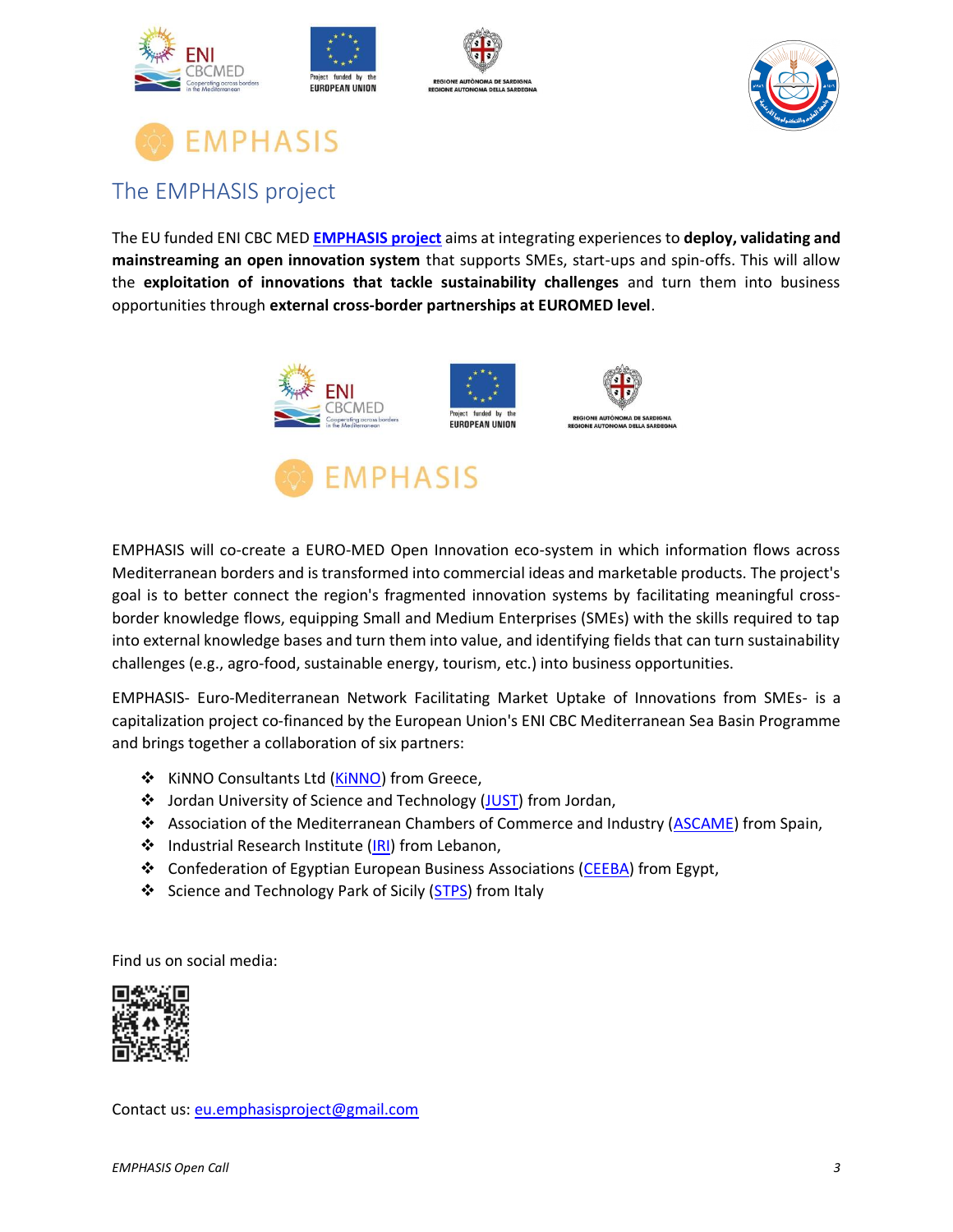







### <span id="page-3-0"></span>Open call in one page

The present open call is launched on 01/05/2022 and will support the EMPHASIS partnership to select **24 SMEs (4 SMEs per country)** - according to pre-defined evaluation criteria - to receive **free of charge** open innovation support services throughout a 7-month period (September 2022 – April 2023)

The selected SMEs will be supported by a team of experts to:

- $\checkmark$  Explore their innovation capacity and improve their performance in terms of innovation/technology/product/service
- ✓ Understand their needs for partnership and cross-border collaboration with counter-parties
- $\checkmark$  Get prepared for the establishment of Open Innovation partnerships
- $\checkmark$  Design jointly new innovative R&D concepts in the targeted sectors
- ✓ Develop their technical, commercial, financial & legal skills related to innovation & technology transfer
- $\checkmark$  Establish new partnerships and develop new projects with key players & expand their network.

What do we need from you?:

- ✓ Work Together
- ✓ Trust
- $\checkmark$  Time
- ✓ Team

Key dates for the open call:

- Call launch: 01/05/2022
- **Call deadline: 29/6/2022**
- Selection results announcement: 1/8/2022
- Services provision: September 2022 April 2023

Key action items for the submission of the application:

- ✓ Online Application Form
- ✓ Pitch Deck
- $\checkmark$  Declaration on Honour.

Apply here: <https://form.jotform.com/221017968897471>

Please submit any questions to the following email: [eu.emphasisproject@gmail.com](mailto:eu.emphasisproject@gmail.com)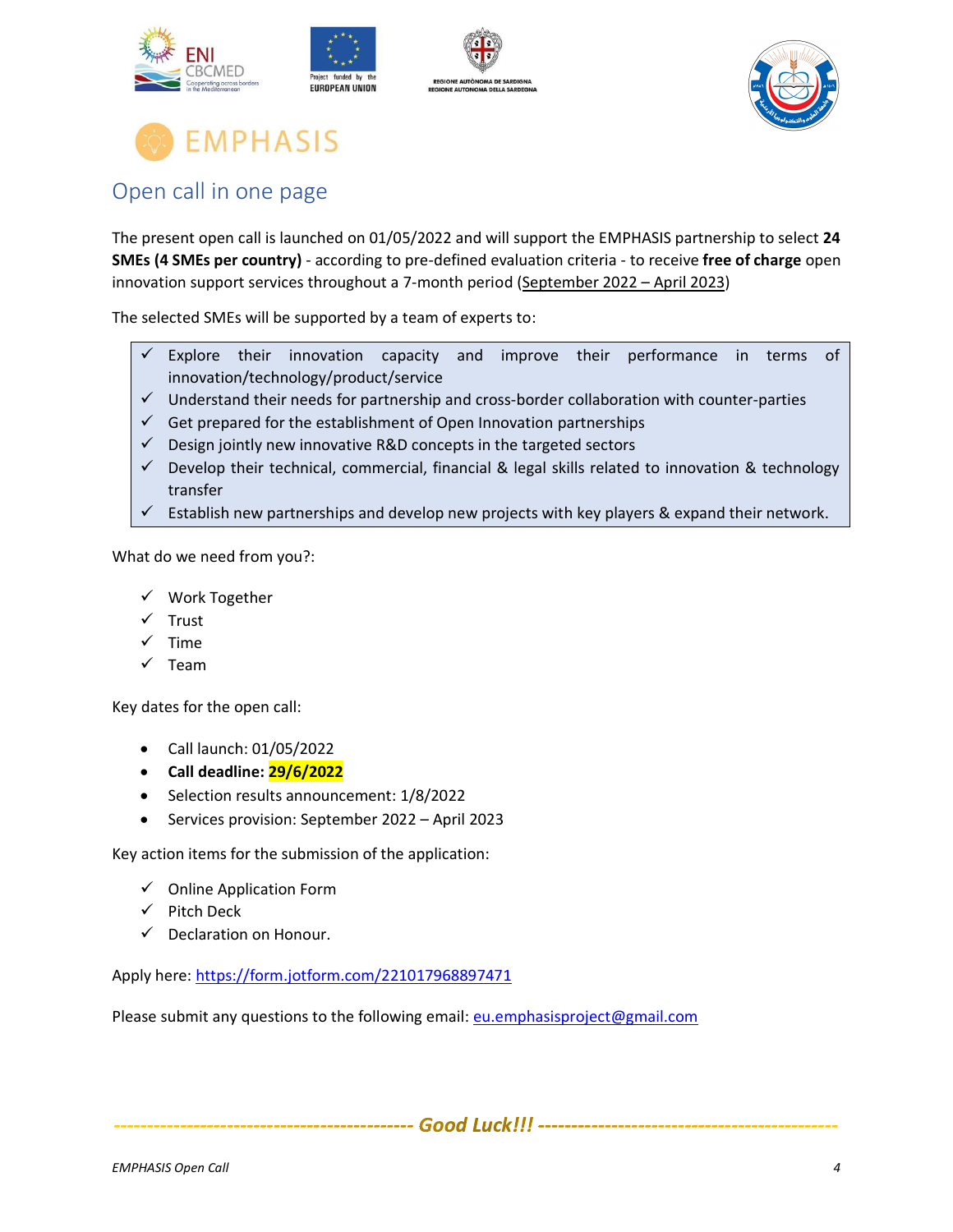





### <span id="page-4-0"></span>Supporting Services and Benefits for the SMEs

The selected 24 SMEs will receive innovation support services to implement cross-border OI collaborations to better exploit their business idea. The services that the EMPHASIS partnership offer to the 24 beneficiaries are summarized below:

#### **Innovation Audit**

**Aim of the service**: This service will help the SME to investigate its potential and capacity for innovation and receive guidance for improving the performance of its innovation/technology/product/service, as well as achieve its needs for open innovation cross-border collaborations. Coaching Provision.

**Deliverable:** A detailed Innovation Audit Report (Innovation profile)

#### **Benefits for the SMEs:**

- $\checkmark$  Clear and accelerated path to improve the performance of its innovation/technology/product/ service
- $\checkmark$  Customized support from experts in the field of innovation in order to jointly determine the potential and capacity of the company for innovation and the steps to be done for improving it
- $\checkmark$  In-depth analysis of the Open innovation needs of the company and in-detail description of the partnership aspects
- ✓ Knowledge on what's working and what needs to be improved comprehensive view of the company current capabilities, strengths & weaknesses, and opportunities

**Timeplan**: September 2022 – November 2022

#### **Exploitation Roadmapping**

**Aim of the service:** This service will support the SME to acquire a list with potential contacts, that could support the further development of its technology and define the next steps in EMPHASIS journey. Coaching Provision.

**Deliverable**: A detailed Exploitation Roadmap Report

#### **Benefits for the SMEs:**

- Identified twin partners that could potentially collaborate with the company and develop joint projects
- ✓ Well-described Joined projects ideas per identified twin partner to support the development of the beneficiary SME
- $\checkmark$  Detailed action plan with the activities, the involved persons, and the timeline, to achieve crossborder collaboration partnerships

**Timeplan**: September 2022 – November 2022

#### **Training Seminars**

**Aim of the service:** The service aim at building SMEs' technical, commercial, financial & legal skills related to innovation & technology transfer and prepare them to establish OI partnerships.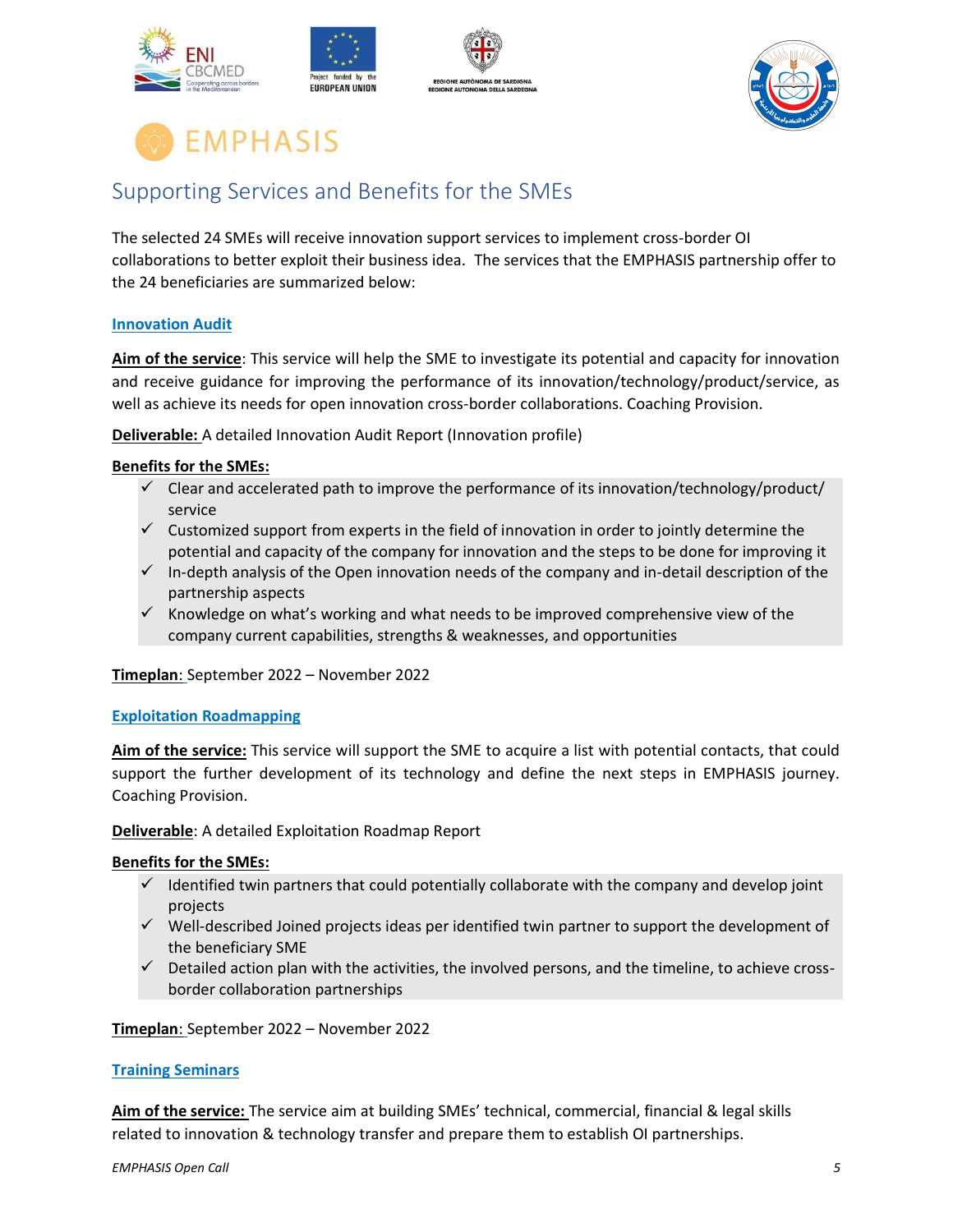



#### **Benefits for the SMEs:**

- $\checkmark$  Upgraded technical, commercial, financial & legal skills
- $\checkmark$  Clear view on what an open innovation partnership needs

#### **Timeplan**: December 2022

#### **Twinning Activities**

**Aim of the service:** High quality facilitation support services to SMEs and other organisations operating in the partners' Regions in order to support them design jointly new innovative market oriented or highrisk R&D concepts in the targeted sectors.

**Deliverable:** A detailed Joint R&D Project report

#### **Benefits for the SMEs:**

- $\checkmark$  Explore the targeted market and potential collaborations
- $\checkmark$  Development of contacts with key players abroad
- $\checkmark$  Reach out to potential external partners which can help them for their OI process.

#### **Timeplan**: January 2023 – April 2023

#### **Open Innovation Missions**

**Aim of the service:** The services will enable the open innovation management by an SME, which combines internal innovation activities (the **SMEs innovation project**) with the external innovation activities (the **Open Innovation project**) in various kinds of open innovation initiatives. The SME will work in-place with a potential partner at an OI project.

**Deliverable:** A detailed Open Innovation project Report

#### **Benefits for the SMEs:**

- $\checkmark$  Support in decision making and action planning regarding open innovation
- ✓ Open Innovation brokerage services addressing both the internal innovation activities within the SME and the external innovation ones
- $\checkmark$  Reach out to potential external partners which can help them for their OI process.
- $\checkmark$  Increased awareness on existing open innovation tools to tap into external knowledge for innovation in a flexible way
- $\checkmark$  Travel for free to one of the project countries to meet in person a potential partner

**Timeplan**: January 2023 – April 2023

→ *All the applicants, selected or not, will receive a report summarizing the strengths and weaknesses of the applied solution, as well as suggestions for improvement (Curation Report) – 1/8/2022 They will also have the opportunity to showcase their solution in the online EMPHASIS platform.*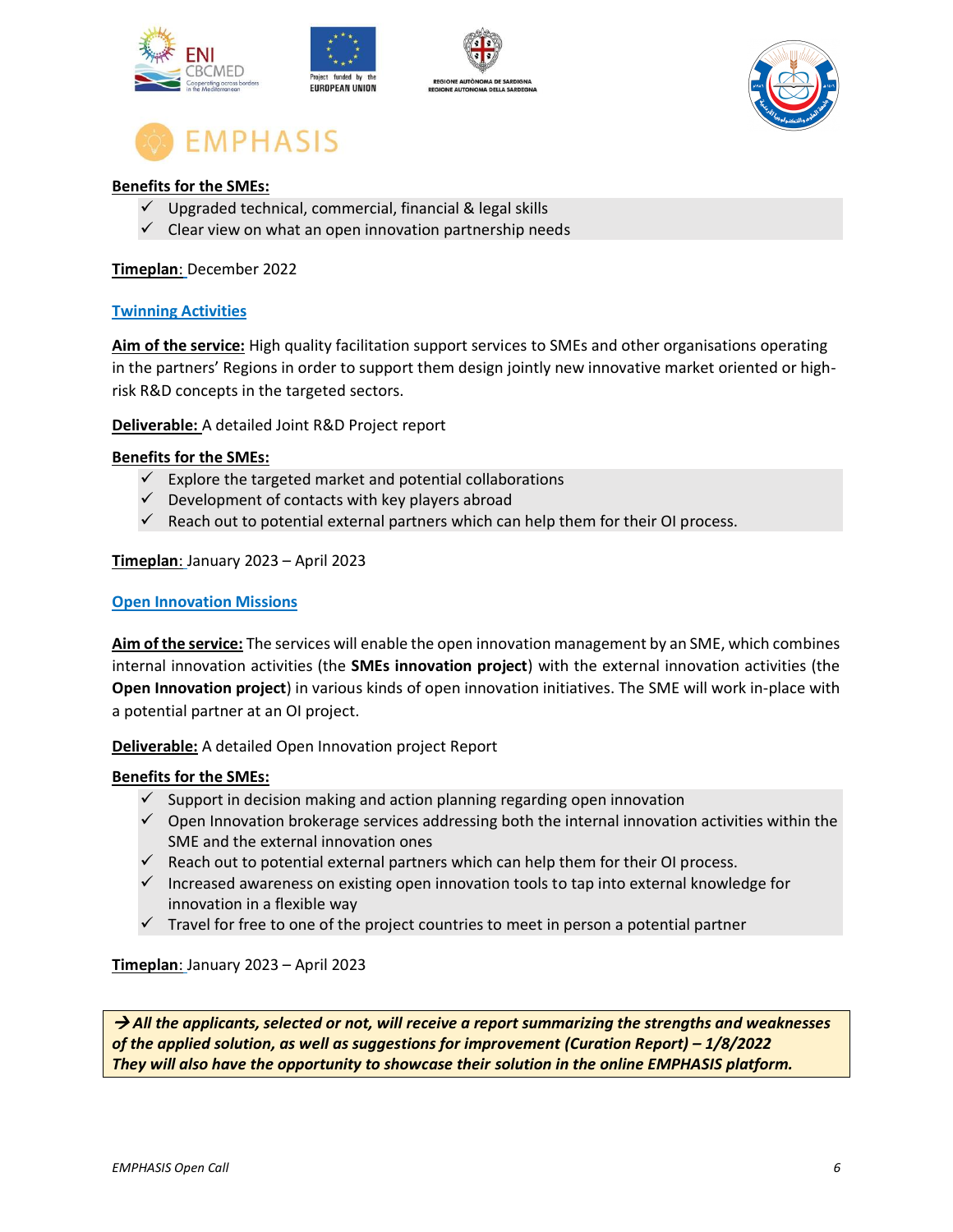



### <span id="page-6-0"></span>Targeted sustainable priorities

Innovation has been the foundation of human and societal development since the dawn of civilization, however, according to the latest report released by The World in 2050 (TWI2050) initiative, the current rate and direction of innovation is insufficient for an inclusive sustainable future for all, in part because of a relatively narrow focus on technology innovation without also addressing societal, institutional, and cultural innovation.

We argue that for Mediterranean SMEs to grow, identify international business opportunities and compete in a global level, as well as offer jobs and contribute to the regional development, the global sustainable development challenges already represent market opportunities to develop and deliver innovative solutions, including energy efficiency, sustainable urban development and agri-food that can improve the lives of the people who currently face severe challenges. Nevertheless, these opportunities demand competencies to learn and cooperate at international level.

EMPHASIS is set on co-creating a well-connected EUROMED OI ecosystem, in which knowledge, expertise & research outputs meaningfully flow across strategic partners and borders and are translated into marketable innovations, bringing tangible socio-economic benefits to citizens.

To this end, after studying the innovative, economic and sustainable landscape of the participating countries (Greece, Jordan, Spain, Lebanon, Egypt and Italy), the EMPHASIS partnership end up to some priorities to be addressed underneath 6 key sectors.





The applied solution should cover **at least one of the priorities** below in order to be eligible. It is not compulsory for the applicants to operate in one of the sectors, but they should offer a solution/idea for at least on priority underneath the sectors. Cross-sectorial solutions are welcome.

#### **Agri-food**

- Improving the competitive position of agricultural crop product and livestock production in international markets
- Improving understanding of the relationship between nutrition, health and wellness, and the consequences for the agricultural food products and foodstuffs
- Sustainable Production
- Valorizing food products from traditional Mediterranean diet
- Food Safety in local food chain
- Sustainable farming systems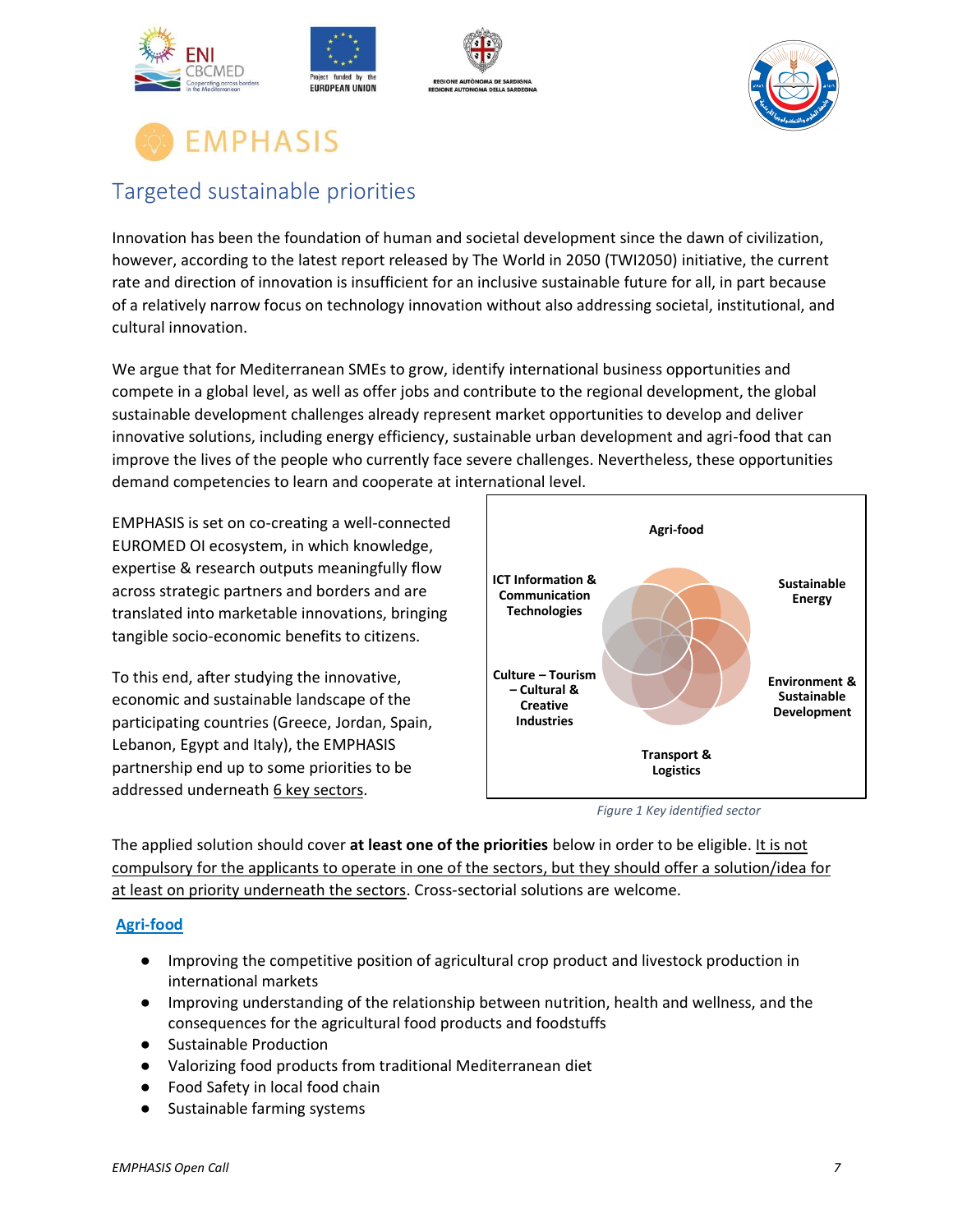







#### **Sustainable Energy**

- [Energy efficiency](https://www.innoenergy.com/for-innovators/innoenergy-thematic-fields/?page=1&thematicField=2026#data_container_anchor)
- [Renewable energies](https://www.innoenergy.com/for-innovators/innoenergy-thematic-fields/?page=1&thematicField=1668#data_container_anchor)
- [Sustainable buildings and cities](https://www.innoenergy.com/for-innovators/innoenergy-thematic-fields/?page=1&thematicField=1662#data_container_anchor)
- [Smart electric grid](https://www.innoenergy.com/for-innovators/innoenergy-thematic-fields/?page=1&thematicField=2039#data_container_anchor)
- [Energy storage](https://www.innoenergy.com/for-innovators/innoenergy-thematic-fields/?page=1&thematicField=1571#data_container_anchor)
- [Energy for circular economy](https://www.innoenergy.com/for-innovators/innoenergy-thematic-fields/?page=1&thematicField=6253#data_container_anchor)
- [Energy for transport and mobility](https://www.innoenergy.com/for-innovators/innoenergy-thematic-fields/?page=1&thematicField=6254#data_container_anchor)
- Hydrogen for climate neutrality
- Reducing the Environmental Footprint of Fossil Fuels
- Smart communities / cities with low energy consumption and almost zero emissions

#### **Environment & Sustainable Development**

- Waste management
- Prevention, protection and restoration of air, soil, groundwater and marine environment
- Protection, promotion and sustainable management of biodiversity
- Mitigation and adaptation to climate change and response to natural and man-made disasters
- Water resources availability and quality within catchments and aquifers
- Sustainable, integrated water management
- Irrigation technologies and practices
- Use of alternative water resources

#### **Transport & Logistics**

- Strengthening of the freight transport and supply chain system in order to increase the added value and the competitiveness
- Development of smart infrastructure and transport systems
- Sustainability in transports
- Strengthening of the intermodality and autonomy in urban transports of passengers and goods

#### **Culture – Tourism – Cultural & Creative Industries**

- Strengthening of the innovation for developing new products and services for visitors of archaeological sites / museums / collections and other poles and cultural activity events
- Promotion and enhancement of digital entrepreneurship in the fields of Culture, Tourism and **CCI**

#### **ICT Information & Communication Technologies**

- ICT approaches (AI, Data mining, etc.) to applied fields like agritech, fintech
- Outsourcing of ICT services in different subsectors ( banking ; insuretech ; fintech etc…)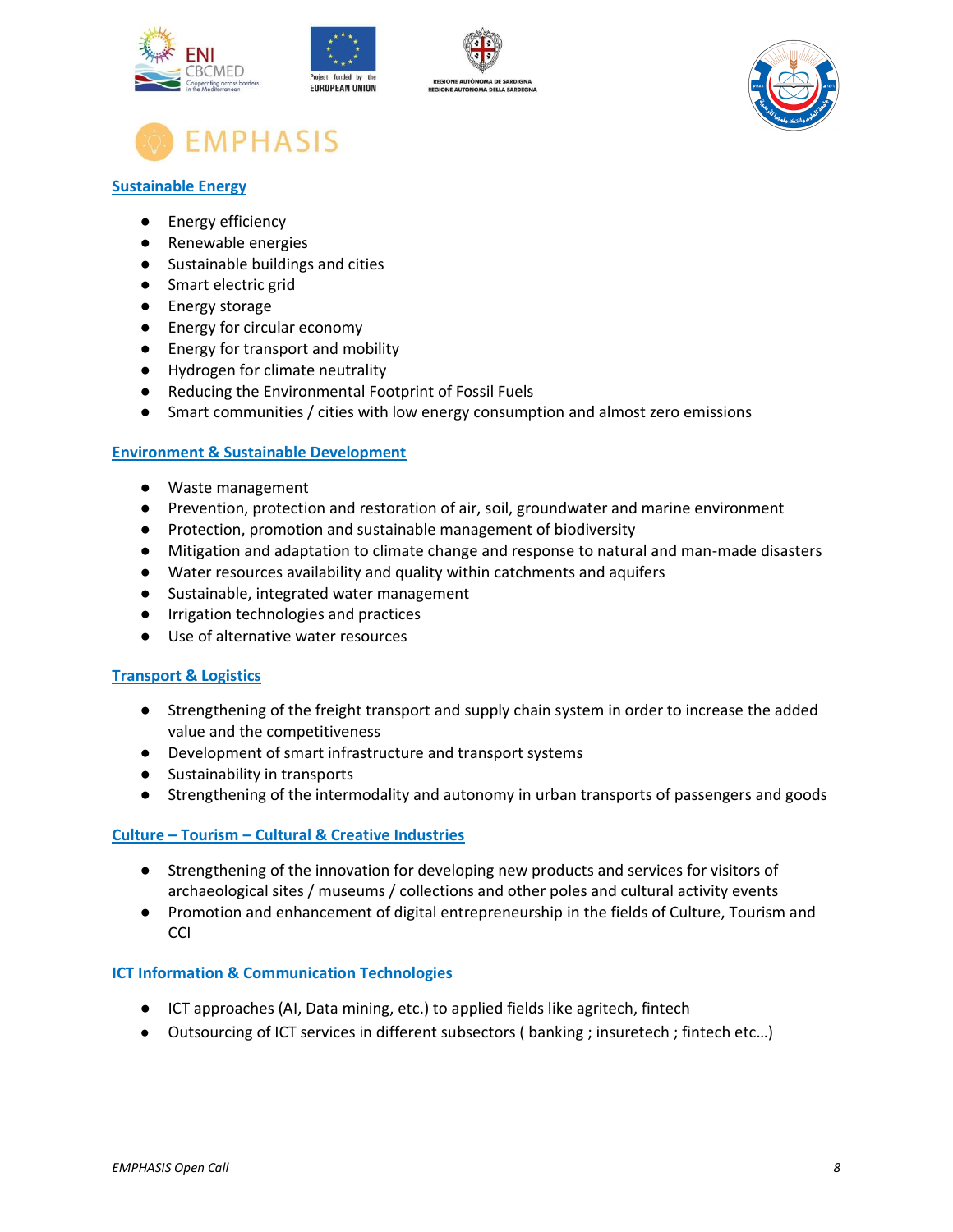





### <span id="page-8-0"></span>Application Process

To apply for the call, click here:<https://form.jotform.com/221017968897471>

For the application, the applicants should fill the **online application template** and attach a **pitch deck** in the form, as well as agree with the terms of the **declaration on honor**.

In particular, all the applicants should be in line with the following guidelines to ensure a successful submission in the EMPHASIS open call:

- The applicant is required to fill online all the sections of the application template.
- Every text should not exaggerate the total of 1000 characters.
- All the info required under the headings, including any relevant details about the information provided as a content guide, which may help demonstrate the potential of the proposal should be provided
- The applicant must fill the declaration on honor along with the application form, provided also online.
- The applicant has to submit a pitch deck as an attachment in the form.
- The pitch deck should follow the structure of  $Annex 3 Pitch Deck.$  $Annex 3 Pitch Deck.$
- The applicant is encouraged to submit images, complementary texts, or graphs to the attachment section of the application.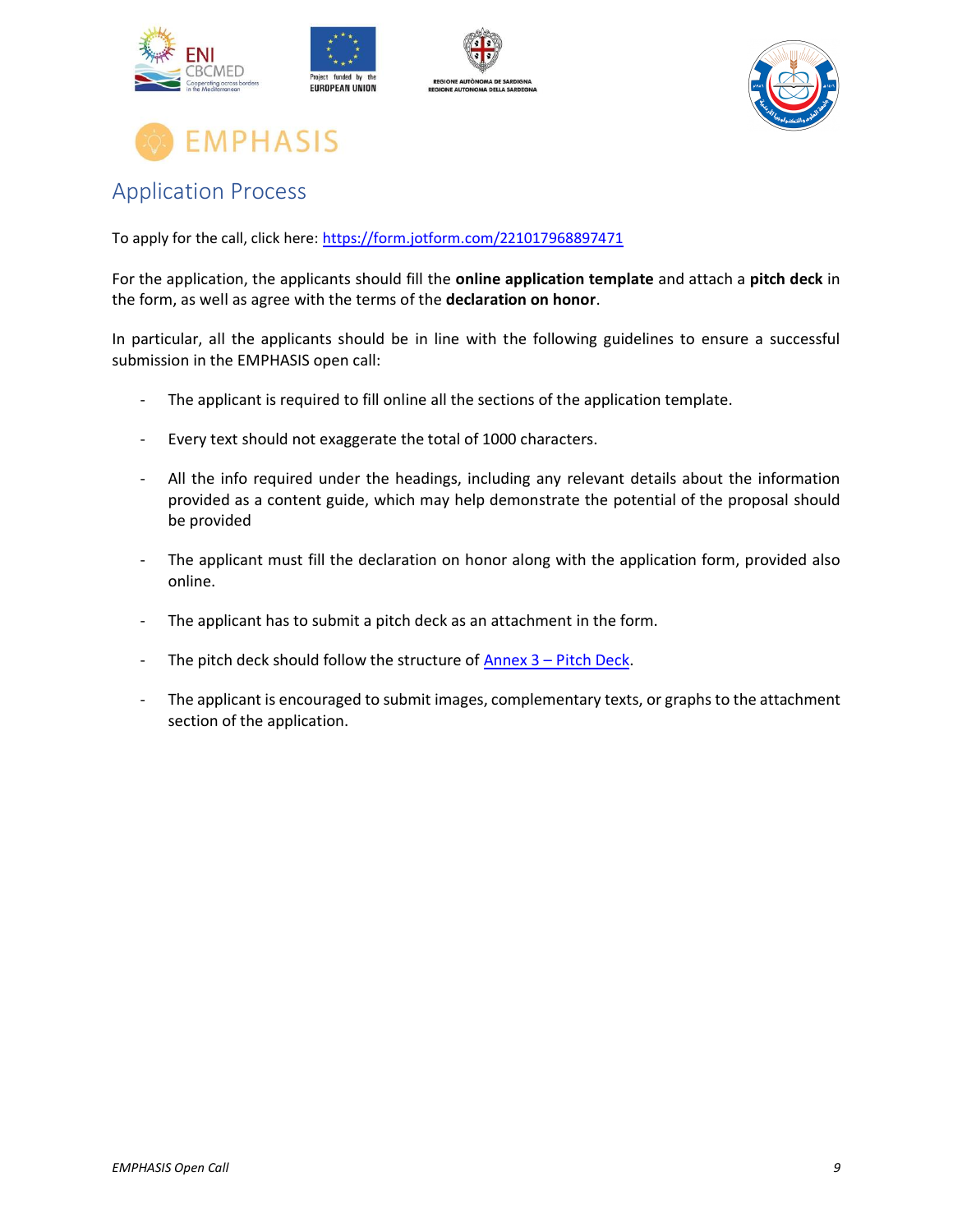



### <span id="page-9-0"></span>Evaluation and Selection

For the evaluation and selection of the 24 beneficiaries (4 per country), two teams have been setup, the monitoring team and the evaluation team.

- ✓ **Monitoring Team**. The team is responsible for the monitoring of the whole process and the eligibility check of the applications.
- ✓ **Evaluation Team.** The team is responsible for the in-detail screening and evaluation of the applications, as well as the development of reports with suggestions for improvement for each applied solution/idea.

The two teams are composed of members of the partner institutions and is supporting the whole process for the launching of the call to the final selection of the 24 beneficiary SMEs.

The evaluation and selection process is depicted in the graph below:



*Figure 2 Evaluation & Selection process*

After the finalization of the evaluation process, each applicant will receive an email with the results of the evaluation and the one-page report. The applicants selected as beneficiaries will receive an in-detail email with the next steps.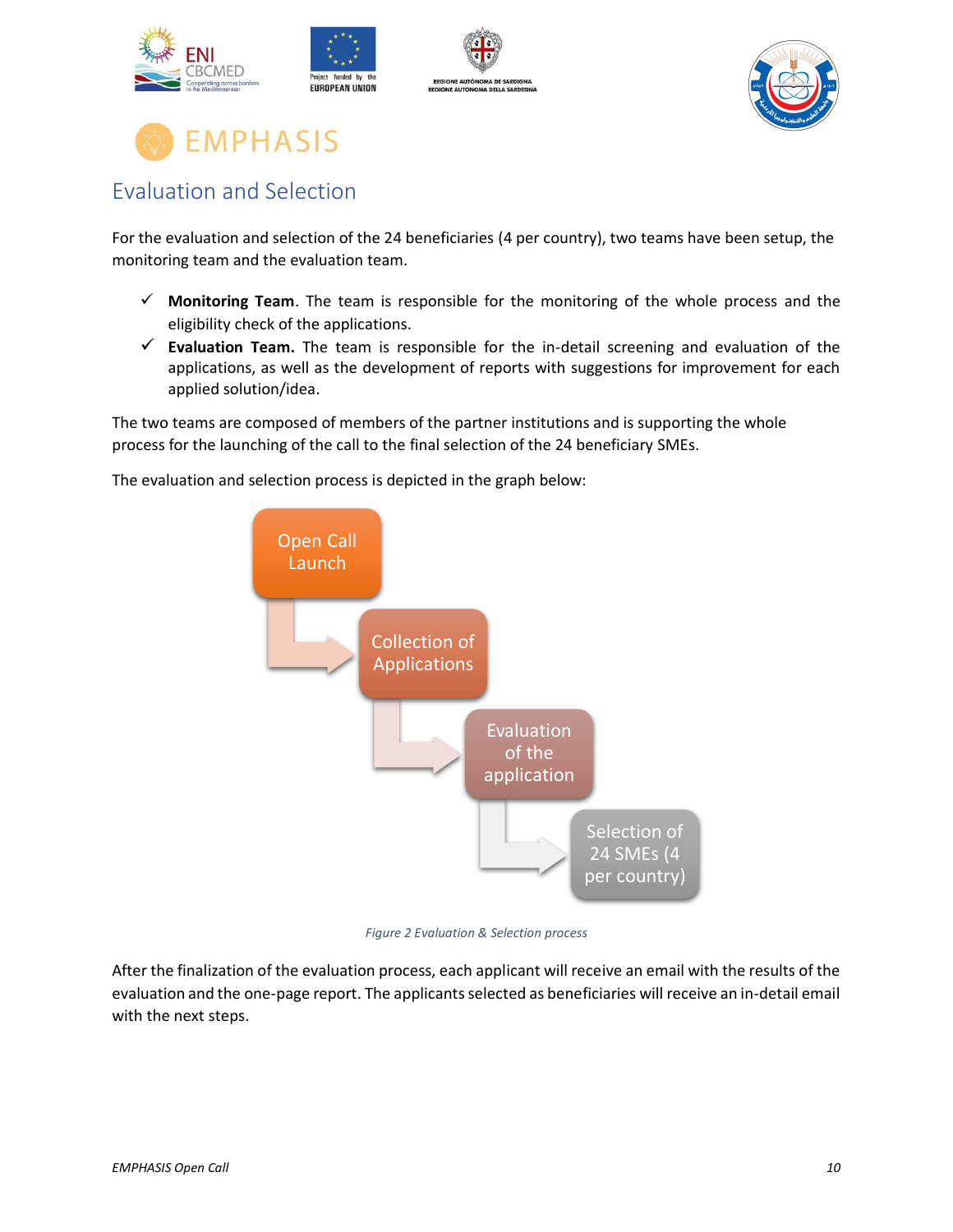





#### <span id="page-10-0"></span>Evaluation criteria

The evaluation criteria for the assessment of the applications are divided into two categories as described below:

- Eligibility Criteria: This group includes Go Non Go criteria. The applicants should be in-line with all this criteria in order to pass through the next steps of the evaluation process.
- Technical and Open Innovation Criteria: These criteria will support the evaluation of the different aspects of the solution, like the technology, the market, the team, the innovation, as well as the need for partnership and the open innovation potential. In addition Bonus Criteria will be included under this category. These criteria will add extra points for the applicants, in case the application fits into them

#### <span id="page-10-1"></span>Eligibility criteria

All the applicants and applications should fit into the eligibility criteria.

- $\checkmark$  The Applicant should be identified as a small and medium-sized enterprise (SME), start-up or spinoff. The Legal form of the applicant should follow the definitions stated by the European Commission, as following:
	- o The category of micro, small and medium-sized enterprises (SMEs) is made up of enterprises which employ fewer than 250 persons and which have an annual turnover not exceeding EUR 50 million, and/or an annual balance sheet total not exceeding EUR 43 million (Article 2 of the annex to Recommendation 2003/361/EC<sup>1</sup>, EU definition<sup>2</sup>).
	- o Startups or spin-offs following the European Commission SME definition are also eligible for the open call.
- $\checkmark$  Geographical Area: The Applicant should be based in one of the EMPHASIS Euro-Mediterranean countries: Greece, Italy, Spain, Lebanon, Egypt, Jordan and in particular:

| <b>COUNTRY</b> | <b>CORE ELIGIBLE REGIONS</b>                                                        |
|----------------|-------------------------------------------------------------------------------------|
| Egypt          | Ad Dagahliyah, Al Buhayrah, Al Iskandanyah, Al Isma'iliyah, Ash Sharquiyah, Bur     |
|                | Sa'id, Dumyat, Kafr ash Shaykh, Marsa Matruh                                        |
| Greece         | Anatoliki Makedonia - Thraki, Attiki, Dytiki Ellada, Ionia Nisia, Ipeiros, Kentriki |
|                | Makedonia, Kriti, Notio Aigaio, Peloponnisos, Sterea Ellada, Thessalia, Voreio      |
|                | Aigaio                                                                              |
| <b>Italy</b>   | Basilicata, Calabria, Campania, Lazio, Liguria, Puglia, Sardegna, Sicilia, Toscana  |
| <b>Spain</b>   | Andalucía, Cataluña, Ceuta, Comunidad Valenciana, Islas Baleares, Melilla,          |
|                | Murcia                                                                              |
| Jordan         | Al-Aqaba, Al-Balga, Al-Karak, Al-Tafilah, Irbid, Madaba                             |
| Lebanon        | Whole country                                                                       |
|                |                                                                                     |

*Table 1 Eligible Regions per Country*

 $\checkmark$  Language: The applicant or at least an employee of the SME/startup/spin-off that is involved with the solution should speak the English Language fluently.

<sup>1</sup> https://eur-lex.europa.eu/LexUriServ/LexUriServ.do?uri=OJ:L:2003:124:0036:0041:en:PDF

<sup>2</sup> [SME definition \(europa.eu\)](https://ec.europa.eu/growth/smes/sme-definition_en)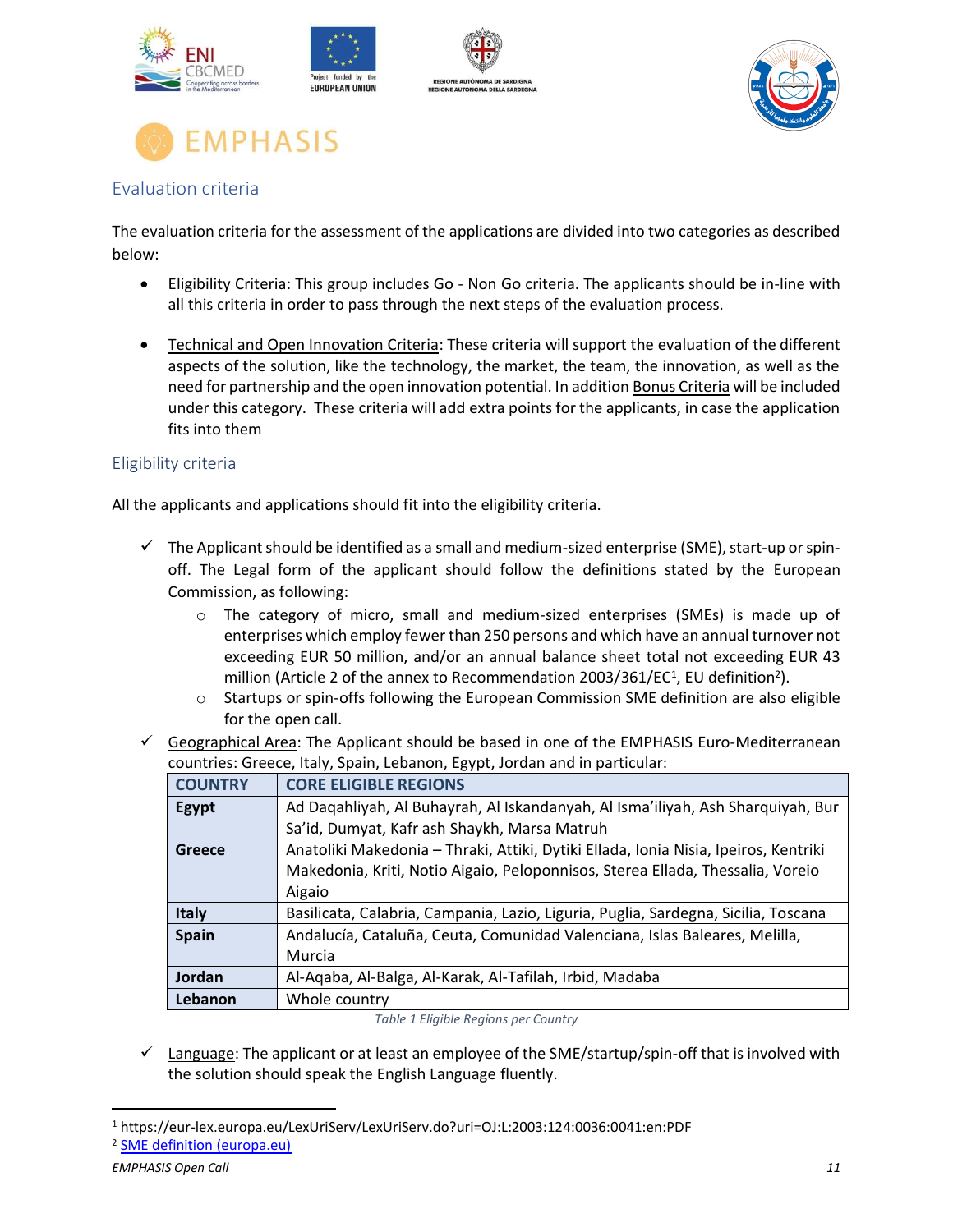



- $\checkmark$  Technology readiness levels (TRL)<sup>3</sup>: The TRL of the Applicant's solution to the challenge must be at least *TRL 3 – – experimental proof of concept.*
- ✓ Need for cross-border Open Innovation: Aiming at developing Euro-Mediterranean cross-borders partnership, the applicant should be oriented to the seeking of partners from the EMPHASIS participating countries. In particular eligible applicants are considered:
	- applicants based in Greece, Italy or Spain who are seeking to develop partnerships with potential twin partners form Egypt, Lebanon or Jordan.
	- applicants based in Egypt, Lebanon or Jordan who are seeking to develop partnerships with potential twin partners form Greece, Italy or Spain.
- $\checkmark$  Response to the challenge: The application should addresses one of the challenges of the EMPHASIS open call.
- $\checkmark$  Application Form: The applicants must fill all the sections of the application form.
- $\checkmark$  Pitch Deck: The applicants should attach a pitch deck of the proposed solution in the e-form
- $\checkmark$  Declaration on Honor: The applicants should agree with all the terms of the declaration on honor.
- $\checkmark$  Priority addressed: Each applicant should address at least one of the following priorities

The applicants that do not meet all of the eligibility criteria will not be assessed for the Technical & Open Innovation criteria and Bonus Criteria.

#### <span id="page-11-0"></span>Technical & Open Innovation criteria and Bonus criteria

This group of criteria are divided into six (6) categories, covering the assessment of the following aspects of the application:

- **Technology-Solution Evaluation**
- **Market Assessment**
- **Open Innovation / Partnership Evaluation**
- **Team Evaluation**
- **Business Model Evaluation**
- **Impact Evaluation**

Each criterion includes sub-criteria which will be graded from 1 to 5 or will act as bonus criteria. Each of the **sub-criteria can be rated between 1 and 5**. Half-point scores are not given. For each criterion the score values will indicate the following assessments:

- $\div$  0 The application fails to address the criterion or cannot be assessed due to missing or incomplete information.
- ❖ 1– Poor. The criterion is inadequately addressed, or there are serious inherent weaknesses.
- ❖ 2– Fair. The application broadly addresses the criterion, but there are significant weaknesses.
- ❖ 3– Good. The application addresses the criterion well, but a number of shortcomings are present.
- ❖ 4– Very good. The application addresses the criterion very well, but a small number of shortcomings are present.
- ❖ 5– Excellent. The application successfully addresses all relevant aspects of the criterion. Any shortcomings are minor.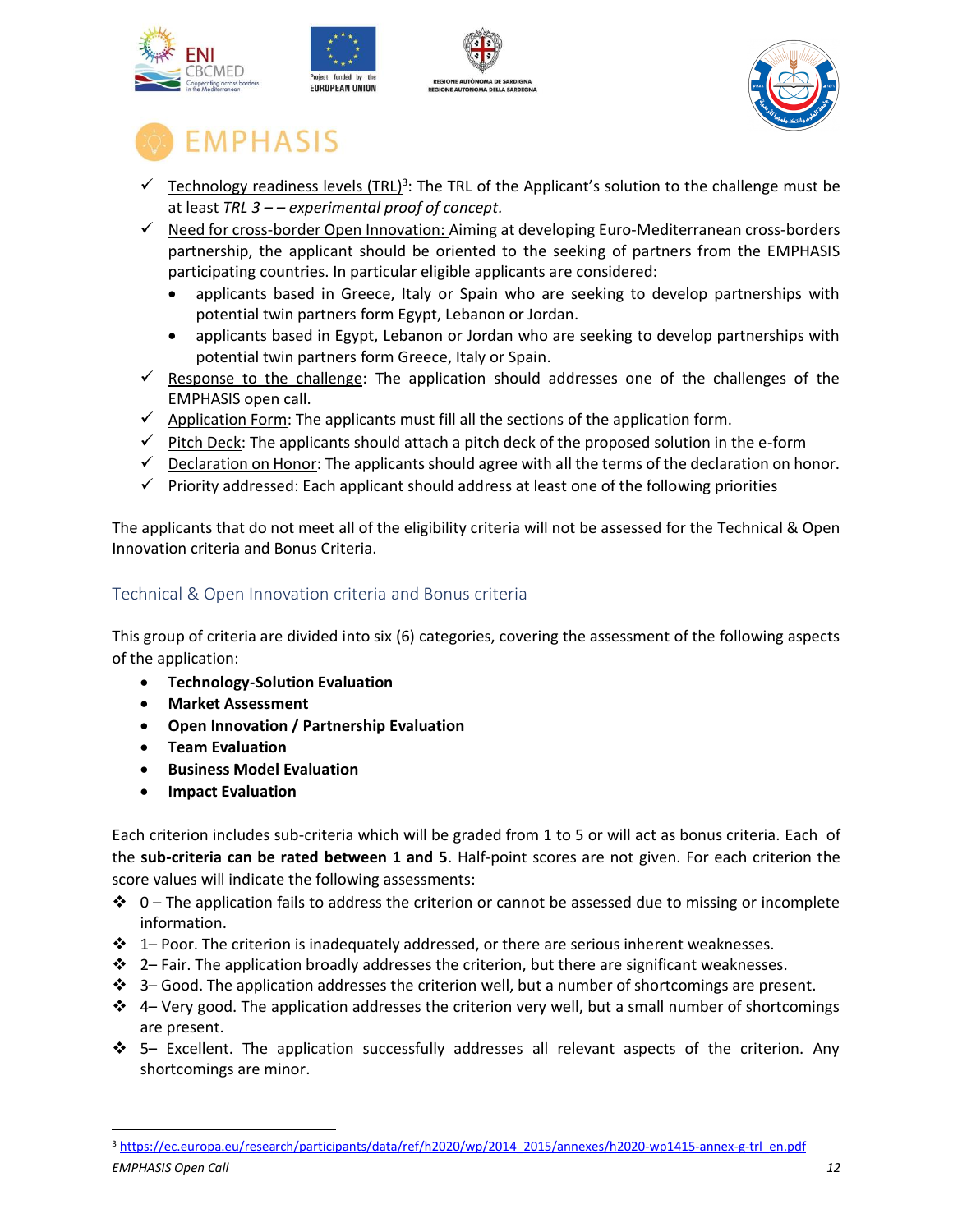





There is a total of 9 bonus criteria that can add up to 2 points total to the final grading. The criteria, the sub-criteria and the bonus criteria are enlisted below:

#### **Technology-Solution Evaluation**

- $\checkmark$  Response to the challenge Problem Addressed through the business idea
- ✓ Interest/attractivity of the business idea
- $\checkmark$  Degree of innovation if innovation identified
- $\checkmark$  Scale-up potential
- $\checkmark$  Traction Level of Maturity
- $\checkmark$  Prototype or/and Tests with final users (Bonus)
- $\checkmark$  Research Result Uptake (Bonus)
- ✓ Holding of Patent or Intellectual Property Rights (Bonus)

#### **Market Assessment**

- $\checkmark$  Competitive Advantage / competitive solutions
- $\checkmark$  Applicability of the solution to the market
- $\checkmark$  Applicability of the solution to EMPHASIS countries (market size)
- $\checkmark$  Potential rapid realization
- $\checkmark$  Commercialization of the solutions in the country (Bonus)
- $\checkmark$  Market Readiness Level (MRL<sup>4</sup>) >= 4 (Bonus)

#### **Open Innovation / Partnership Evaluation**

- $\checkmark$  Cross-Border Open Innovation potential
- $\checkmark$  Identified partners in MPC EUROMED (Bonus)
- $\checkmark$  Existing partners in MPC EUROMED countries (Bonus)

#### **Team Evaluation**

- $\checkmark$  Capacity of the team
- $\checkmark$  Experience in the targeted sector
- $\checkmark$  Open Innovation Managerial Skills of the team (Bonus)
- $\checkmark$  Experience of the applicant in collaborative projects (Bonus)

#### **Business Model Evaluation**

- $\checkmark$  Key Partners needed identification
- ✓ Key Activities
- $\checkmark$  Key Resources needed identification
- ✓ Value Proposition
- $\checkmark$  Customer Relationship
- ✓ Channels
- ✓ Customer Segments
- ✓ Cost Structure
- ✓ Revenue Streams

#### **Impact Evaluation**

- $\checkmark$  Contribution to the Sustainability sector
- $\checkmark$  Impact to the local/ national/ EUROMED Economy
- ✓ Impact to the local/ national/ EUROMED Environment
- ✓ Impact to the local/ national/ EUROMED Society

<sup>4</sup> [What are Manufacturing Readiness Levels \(MRL\)? -](https://www.twi-global.com/technical-knowledge/faqs/manufacturing-readiness-levels) TWI (twi-global.com)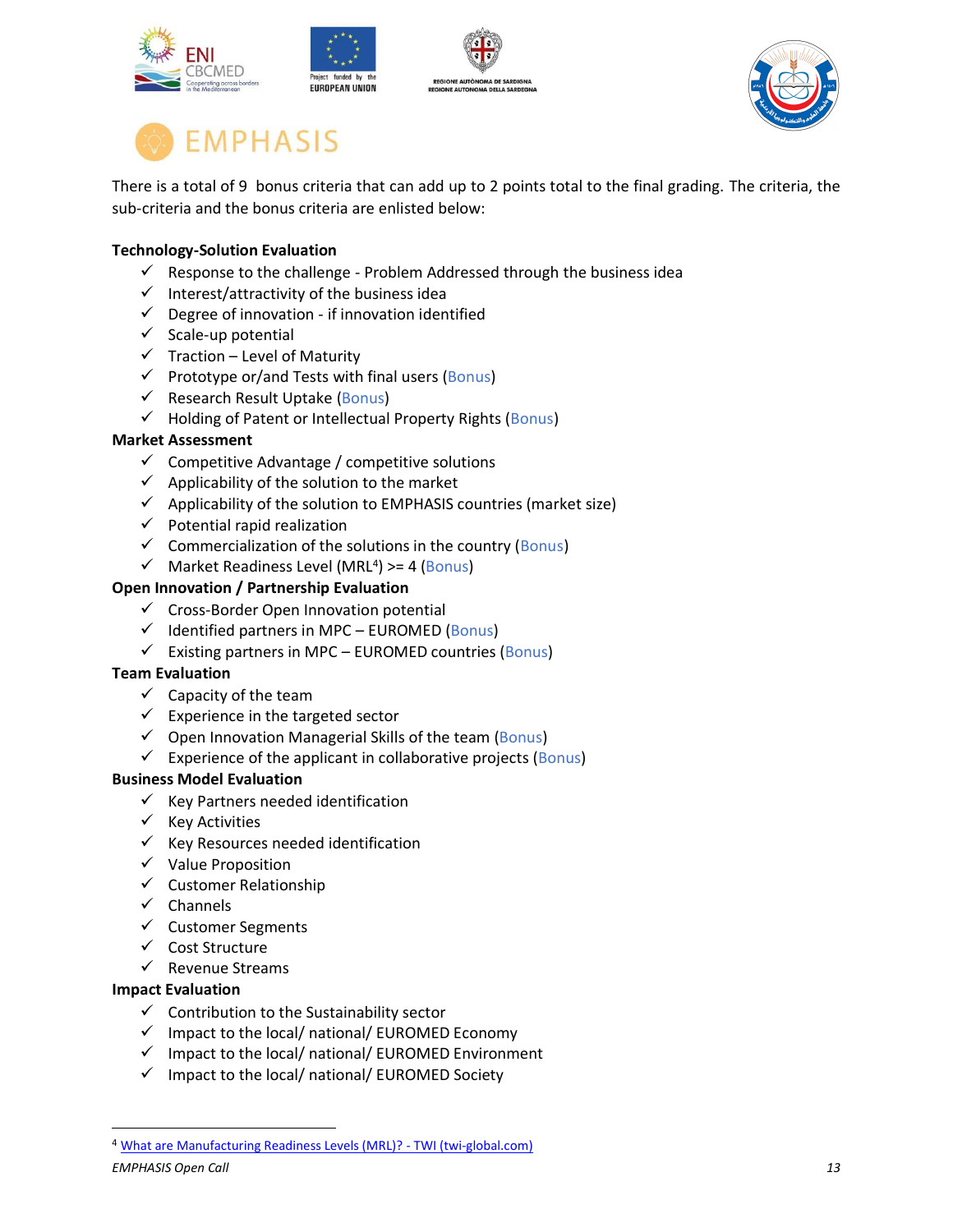





#### <span id="page-13-0"></span>Weighting of criteria and Score

The applications that have passed the eligibility check by the monitoring team, will be assessed by the Evaluation Team according to the Technical and Open Innovation criteria.

The max score of each criterion comes from the sum of the sub-criteria and bonus criteria as presented previously.

The weighting of each criterion, as well as the max score is described in the table 2. An excellent application can receive maximum 7 points. The 5 points come from the evaluation of each criterion with applied the respective weighting. The 2 points are coming from bonus criteria, related to the solution (Existing Prototype and Test with Final Users, Research Result Uptake, Patent or IP rights,), the market (MRL Level >=4, Commercialization in the country) the partnership (identified partners, existing partners in MPC – EUROMED) the team (OI managerial skills, experience in collaborative projects).

| Criteria               | <b>Description</b>                              | Weight | <b>Max Score</b> |
|------------------------|-------------------------------------------------|--------|------------------|
| Technology-Solution    | Evaluation of the business components of the    | 25%    | 5                |
| Evaluation             | solution (competition, target market, maturity, |        |                  |
|                        | team, etc.).                                    |        |                  |
| Market Assessment      | Evaluation of the innovative character of the   | 20%    | 5                |
|                        | proposed solution as well as the scale-up       |        |                  |
|                        | potential.                                      |        |                  |
| Open Innovation /      | Evaluation of the open innovation perspective   | 20%    | 5                |
| Partnership            | of the proposal.                                |        |                  |
| Evaluation             |                                                 |        |                  |
| <b>Team Evaluation</b> | Assessment of the team's key qualifications     | 15%    | 5                |
|                        |                                                 |        |                  |
| <b>Business Model</b>  | Evaluation of the key components of the         | 10%    | 5                |
| Evaluation             | business model presented in the application     |        |                  |
|                        |                                                 |        |                  |
| Impact of the          | Evaluation of the impact of the proposal to the | 10%    | 5                |
| solution               | local/national/EUROMED<br>Economy,              |        |                  |
|                        | Environment and Society.                        |        |                  |
| <b>Bonus Criteria</b>  |                                                 |        | $\mathcal{P}$    |
| Total                  |                                                 | 100%   | 32               |

*Table 2 Weighting of criteria*

Please note that the cross-border character of the application should be evident in the "**Open Innovation (OI) Stages and Needs"** of the online form and will be taken into consideration for the assessment.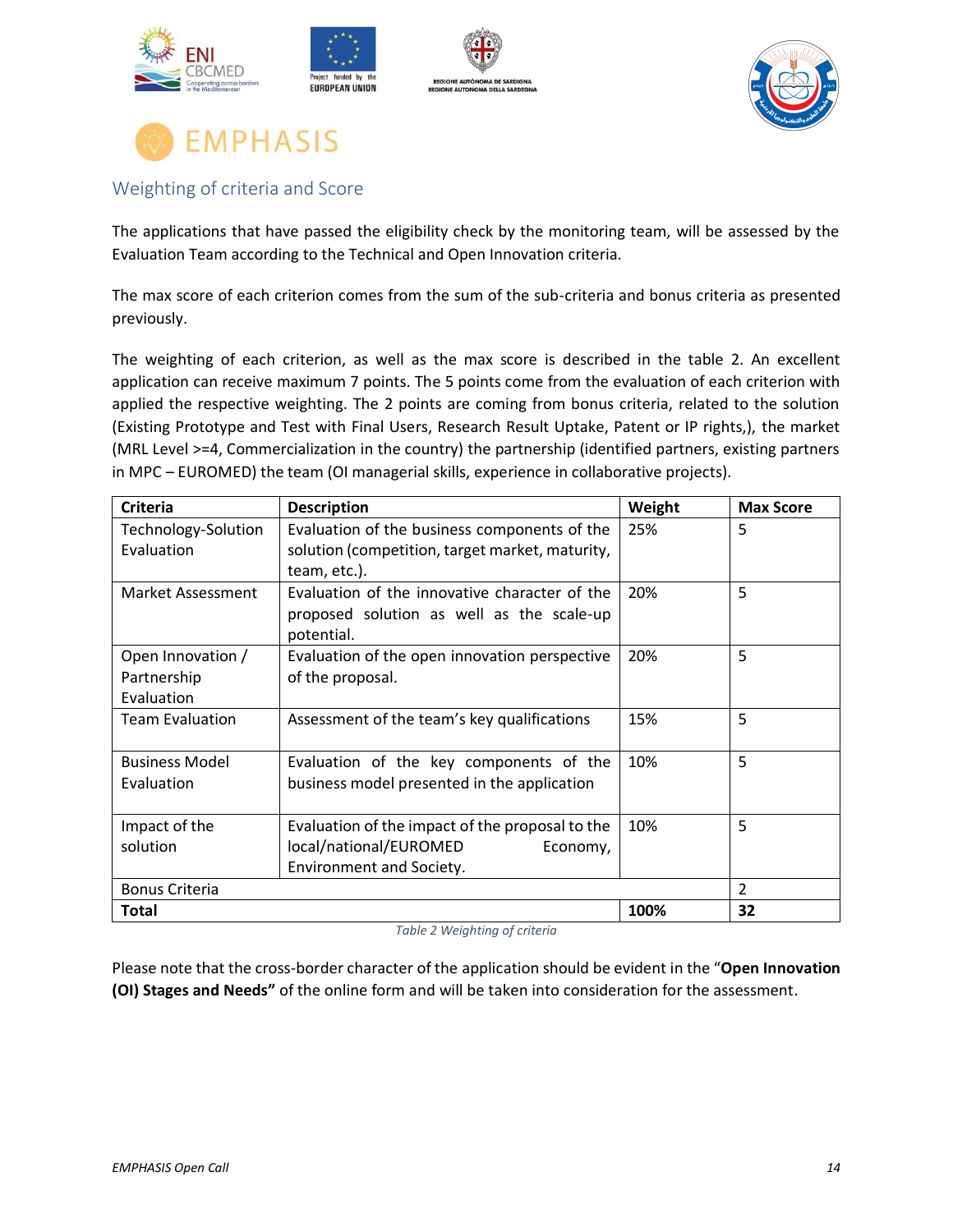





### <span id="page-14-0"></span>Open Call timeplan and next steps

The timeplan that will be followed for the closure of the open call and the selection of the 24 SMEs is presented in the table below.

| <b>Call Deadline</b>                                   | Wed 29/06/2022              |
|--------------------------------------------------------|-----------------------------|
| Evaluation and Selection of the collected applications | 29/6/2022 - 31/7/2022       |
| Applicants notification and sending of curation report | 1/8/2022                    |
| <b>Free of Charge Services Provision</b>               | September 2022 - April 2023 |

*Table 3 Time plan*

All the applicants will be notified with regards to the evaluation results via email no later than the 1<sup>st</sup> of August, 2022 and will receive the curation report. With the announcement of the results they will also be informed about the EMPHASIS platform and the benefits can offer them for the demonstration of their solutions. The 24 selected SMEs will also be informed about the next steps of the EMPHASIS Journey.



*Figure 3 Open call timeline process*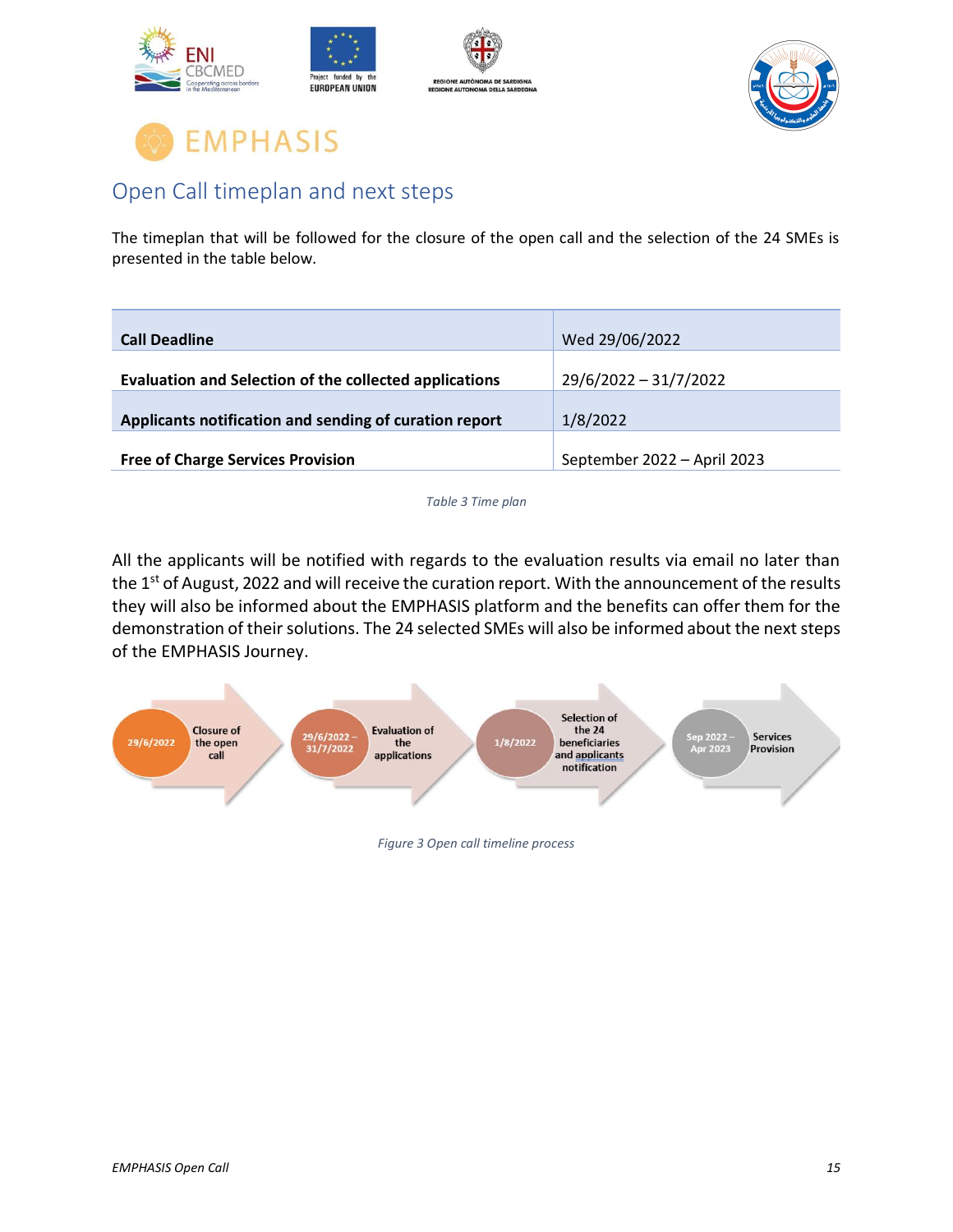





### <span id="page-15-0"></span>Personal Data Processing and IPR

EMPHASIS project partners and applicants undertake to maintain any information exchanged in strict confidentiality terms, as well as not to disclose to third parties (except those involved in the evaluation process) neither in whole nor in part, the information and documentation received from the other Party. Only the basic data of the submitted proposal (title, general description, image and name of the applicant) could be subject to disclosure for communication purposes.

This confidentiality obligation will remain in effect even after the provision of the EMPHASIS innovation supporting services have ended. Regulation applied to comply with all current national and community regulations on the protection of personal data:

| Country              | Regulations on the protection of personal data                                                                                                                                                                                                                              |
|----------------------|-----------------------------------------------------------------------------------------------------------------------------------------------------------------------------------------------------------------------------------------------------------------------------|
| Greece, Italy, Spain | General Guidance for Data Protection (EU) 2016/679 (GDPR), law n 4624/2019,<br>law n. 2472/1997, law n. 3471/2006 in the field of electronic communications<br>and Organic Law 3/2018, of December 5, on the Protection of Personal Data and<br>guarantee of digital rights |
| Jordan               | Data Protection Laws and Regulations 2020                                                                                                                                                                                                                                   |
| Lebanon              | Law No. 81 of 10 October 2018 on Electronic Transaction and Personal Data                                                                                                                                                                                                   |
| Egypt                | Law on the Protection of Personal Data ('the Data Protection Law') issued under<br>Resolution No. 151 of 2020                                                                                                                                                               |

*Table 4 Regulations on the protection of personal data*

With regards to Intellectual Property Rights, the property of the idea or project developed within the framework of the EMPHASIS project will remain in the power of the applicant

The submission of the idea or project in the present EMPHASIS open call is not assigning any property rights to the project partners.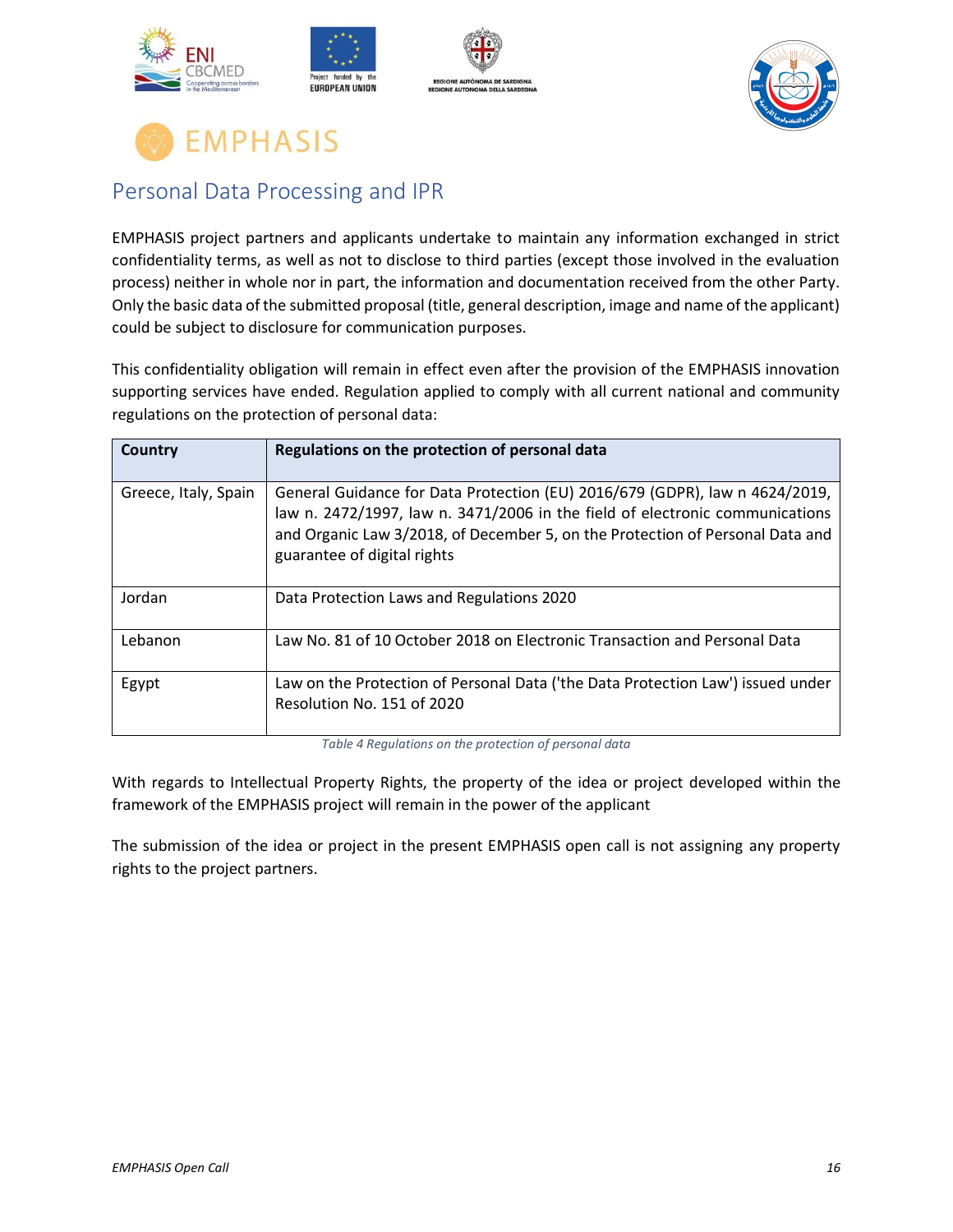



### <span id="page-16-0"></span>Complaints Processes

An applicant believing that it has been harmed by an error or irregularity during the selection process may lodge a complaint.

| Country                                                | <b>Complaints processes</b>                                                                                                                                                                                                                                                                                                              |
|--------------------------------------------------------|------------------------------------------------------------------------------------------------------------------------------------------------------------------------------------------------------------------------------------------------------------------------------------------------------------------------------------------|
| Greece, Jordan, Spain, Lebanon, Egypt,<br><b>Italy</b> | Any complaint should be sent via email to the<br>$\bullet$<br>following<br>email<br>address: eu.emphasisproject@gmail.com<br>The applicant should indicate to the subject of the<br>$\bullet$<br>email the phrase "Complaint for EMPHASIS Open Call<br>Results"<br>The complaints should be done in the English<br>$\bullet$<br>Language |

*Table 5 Complaints Guidelines*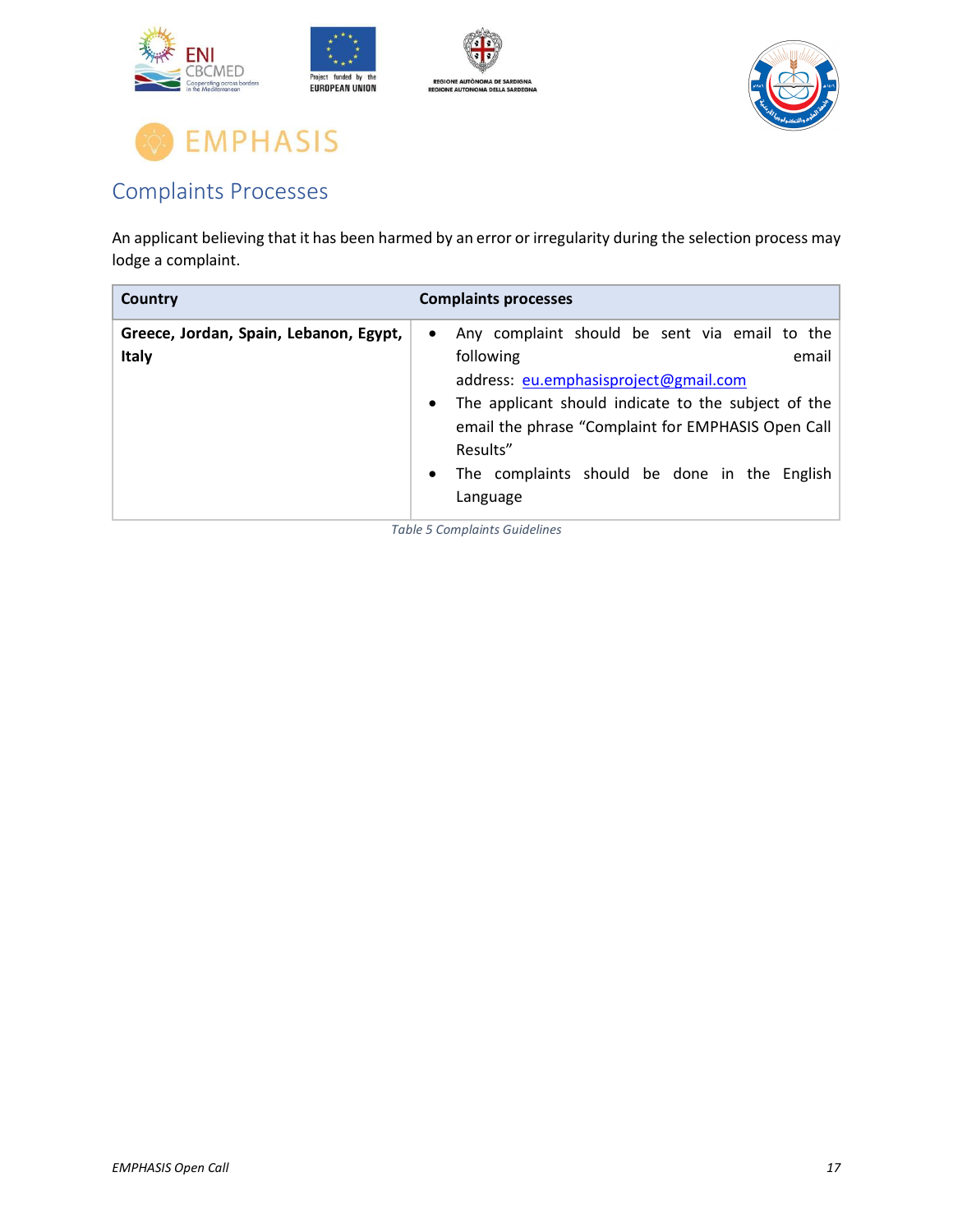



## <span id="page-17-0"></span>Annex 1 – Application template

| <b>Company Details</b>                                  |                                                                                                                                                                                                                     |
|---------------------------------------------------------|---------------------------------------------------------------------------------------------------------------------------------------------------------------------------------------------------------------------|
| Name of the SME / Startup / Spin-off                    |                                                                                                                                                                                                                     |
| Size of the company5                                    | $\Box$ Micro, $\Box$ Small, $\Box$ Medium                                                                                                                                                                           |
| Company start date (according to the register document) |                                                                                                                                                                                                                     |
| <b>Company Legal status</b>                             |                                                                                                                                                                                                                     |
| <b>VAT Number</b>                                       |                                                                                                                                                                                                                     |
| Address (Street, number, postal code, City)             |                                                                                                                                                                                                                     |
| Country                                                 | □Greece: □Anatoliki Makedonia -<br>Thraki, □Attiki, □Dytiki Ellada, □Ionia<br>Nisia, □Ipeiros, □Kentriki Makedonia,<br>□Kriti, □Notio Aigaio, □Peloponnisos,<br>□Sterea Ellada, □Thessalia, □Voreio<br>Aigaio       |
|                                                         | □Jordan: □Al-Aqaba, □Al-Balga, □Al-<br>Karak, □Al-Tafilah, □Irbid, □Madaba                                                                                                                                          |
|                                                         | $\Box$ Spain: $\Box$ Andalucía, $\Box$ Cataluña, $\Box$<br>Ceuta, □Comunidad Valenciana, □Islas<br>Baleares, □Melilla, □Murcia                                                                                      |
|                                                         | $\Box$ Lebanon                                                                                                                                                                                                      |
|                                                         | $\Box$ Ad<br>$\Box$ Al<br>$\Box$ Egypt:<br>Dagahliyah,<br>Buhayrah,<br>$\Box$ Al<br>Iskandanyah,<br>$\Box$ Al<br>Isma'iliyah, □Ash Sharquiyah,<br>$\Box$ Bur<br>Sa'id, □Dumyat, □Kafr ash Shaykh, □<br>Marsa Matruh |
|                                                         | $\Box$ Italy: $\Box$ Basilicata, $\Box$ Calabria,<br>$\perp$<br>Campania, □Lazio, □Liguria, □Puglia,<br>□ Sardegna, □ Sicilia, □ Toscana                                                                            |
| <b>Phone number</b>                                     |                                                                                                                                                                                                                     |

### <sup>5</sup> [https://ec.europa.eu/growth/smes/sme-definition\\_en](https://ec.europa.eu/growth/smes/sme-definition_en)

| <b>SME CATEGORY</b>         | <b>MICRO</b> | <b>SMALL</b>    | <b>MEDIUM</b>      |
|-----------------------------|--------------|-----------------|--------------------|
| <b>Staff Headcount:</b>     | <10          | <50             | 250                |
| Turnover:                   | <2M€         | $< 10M\epsilon$ | $<$ 50M $\epsilon$ |
| <b>Balance Sheet Total:</b> | <2M€         | $<10$ M $<$     | <43M€              |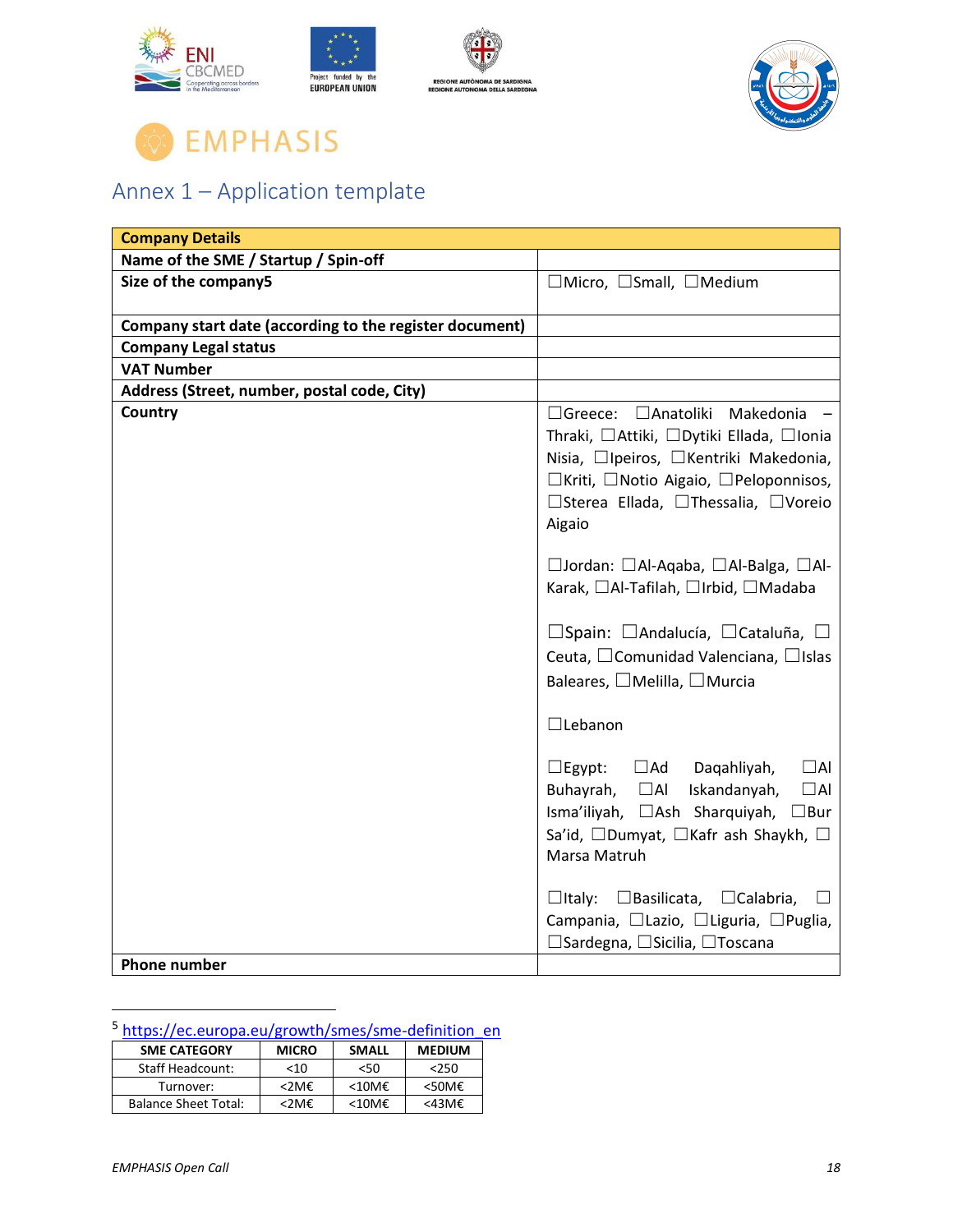





| E-mail                                                    |                                              |
|-----------------------------------------------------------|----------------------------------------------|
| Website                                                   |                                              |
| <b>Company profile</b>                                    |                                              |
| (max 1000 characters)                                     |                                              |
|                                                           |                                              |
|                                                           |                                              |
| Legal representative details                              |                                              |
| <b>First name</b>                                         |                                              |
| <b>Surname</b>                                            |                                              |
| <b>Position</b>                                           |                                              |
| <b>Phone number</b>                                       |                                              |
| E-mail                                                    |                                              |
| <b>Contact Person</b>                                     |                                              |
| <b>First name</b>                                         |                                              |
| <b>Surname</b><br><b>Position</b>                         |                                              |
| <b>Phone number</b>                                       |                                              |
| E-mail                                                    |                                              |
| <b>Solution Description</b>                               |                                              |
| <b>Title of the Solution/Service/Product</b>              |                                              |
| The solution has to concern at least one of the following | $\Box$ Agri-food                             |
| sectors                                                   | $\Box$ Sustainable Energy                    |
|                                                           | $\Box$ Environment & Sustainable             |
|                                                           | Development                                  |
|                                                           | $\Box$ Transport & Logistics                 |
|                                                           | $\Box$ Culture - Tourism - Cultural &        |
|                                                           | <b>Creative Industries</b>                   |
|                                                           |                                              |
|                                                           |                                              |
| The project has to concern at least one of the following  | <b>Agri-food</b>                             |
| challenges                                                | $\Box$ Improving the competitive position of |
|                                                           | agricultural crop product and livestock      |
|                                                           | production in international markets          |
|                                                           | Improving understanding of the<br>ப          |
|                                                           | relationship between nutrition, health       |
|                                                           | and wellness, and the consequences for       |
|                                                           | the agricultural food products and           |
|                                                           | foodstuffs                                   |
|                                                           | $\Box$ Sustainable Production                |
|                                                           | $\Box$ Valorizing food products from         |
|                                                           | traditional Mediterranean diet               |
|                                                           | $\Box$ Food Safety in local food chain       |
|                                                           | Sustainable farming systems<br>ப             |
|                                                           | <b>Sustainable Energy</b>                    |
|                                                           | $\Box$ Energy efficiency                     |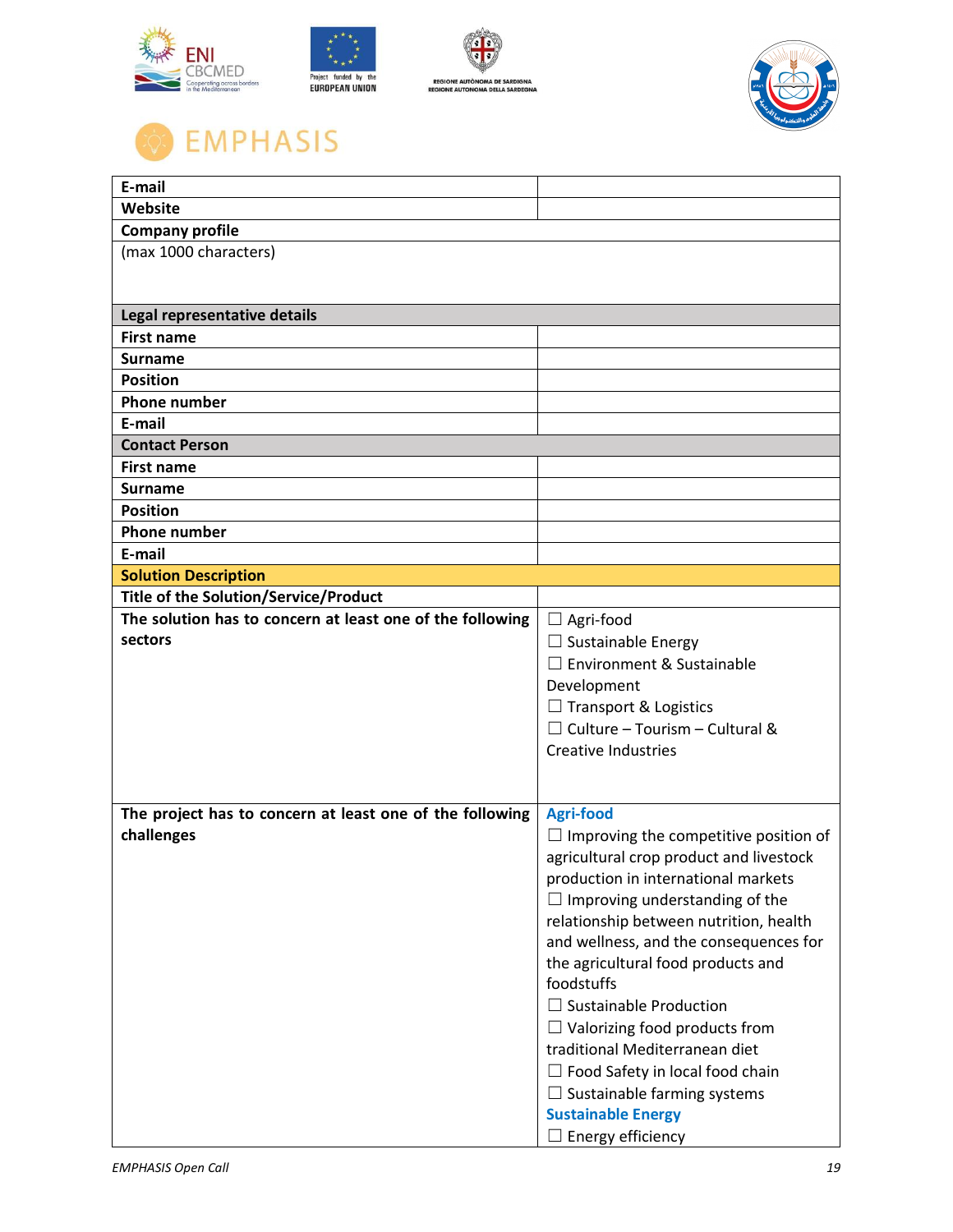







|                    | $\Box$ Renewable energies                                    |
|--------------------|--------------------------------------------------------------|
|                    | $\Box$ Sustainable buildings and cities                      |
|                    | $\Box$ Smart electric grid                                   |
|                    | $\Box$ Energy storage                                        |
|                    | $\Box$ Energy for circular economy                           |
|                    | $\Box$ Energy for transport and mobility                     |
|                    | $\Box$ Hydrogen for climate neutrality                       |
|                    | Reducing the Environmental                                   |
|                    | <b>Footprint of Fossil Fuels</b>                             |
|                    | $\Box$ Smart communities / cities with low                   |
|                    | energy consumption and almost zero                           |
|                    | emissions                                                    |
|                    | <b>Environment &amp; Sustainable</b>                         |
|                    | <b>Development</b>                                           |
|                    | $\Box$ Waste management                                      |
|                    | $\Box$ Prevention, protection and                            |
|                    | restoration of air, soil, groundwater and                    |
|                    | marine environment                                           |
|                    | Protection, promotion and                                    |
|                    | sustainable management of biodiversity                       |
|                    | Mitigation and adaptation to climate                         |
|                    | change and response to natural and                           |
|                    | man-made disasters                                           |
|                    | $\Box$ Water resources availability and                      |
|                    | quality within catchments and aquifers                       |
|                    | $\Box$ Sustainable, integrated water                         |
|                    | management                                                   |
|                    | $\Box$ Irrigation technologies and practices                 |
|                    | $\Box$ Use of alternative water resources                    |
|                    | <b>Transport &amp; Logistics</b>                             |
|                    | Strengthening of the freight transport                       |
|                    | and supply chain system in order to                          |
|                    | increase the added value and the                             |
|                    | competitiveness                                              |
|                    | $\Box$ Development of smart infrastructure                   |
|                    | and transport systems<br>$\Box$ Sustainability in transports |
|                    |                                                              |
|                    | Strengthening of the intermodality                           |
|                    | and autonomy in urban transports of<br>passengers and goods  |
|                    | <b>Culture - Tourism - Cultural &amp; Creative</b>           |
|                    | <b>Industries</b>                                            |
|                    | Strengthening of the innovation for<br>ப                     |
|                    | developing new products and services                         |
|                    | for visitors of archaeological sites /                       |
|                    |                                                              |
| EMPHASIS Open Call | 20                                                           |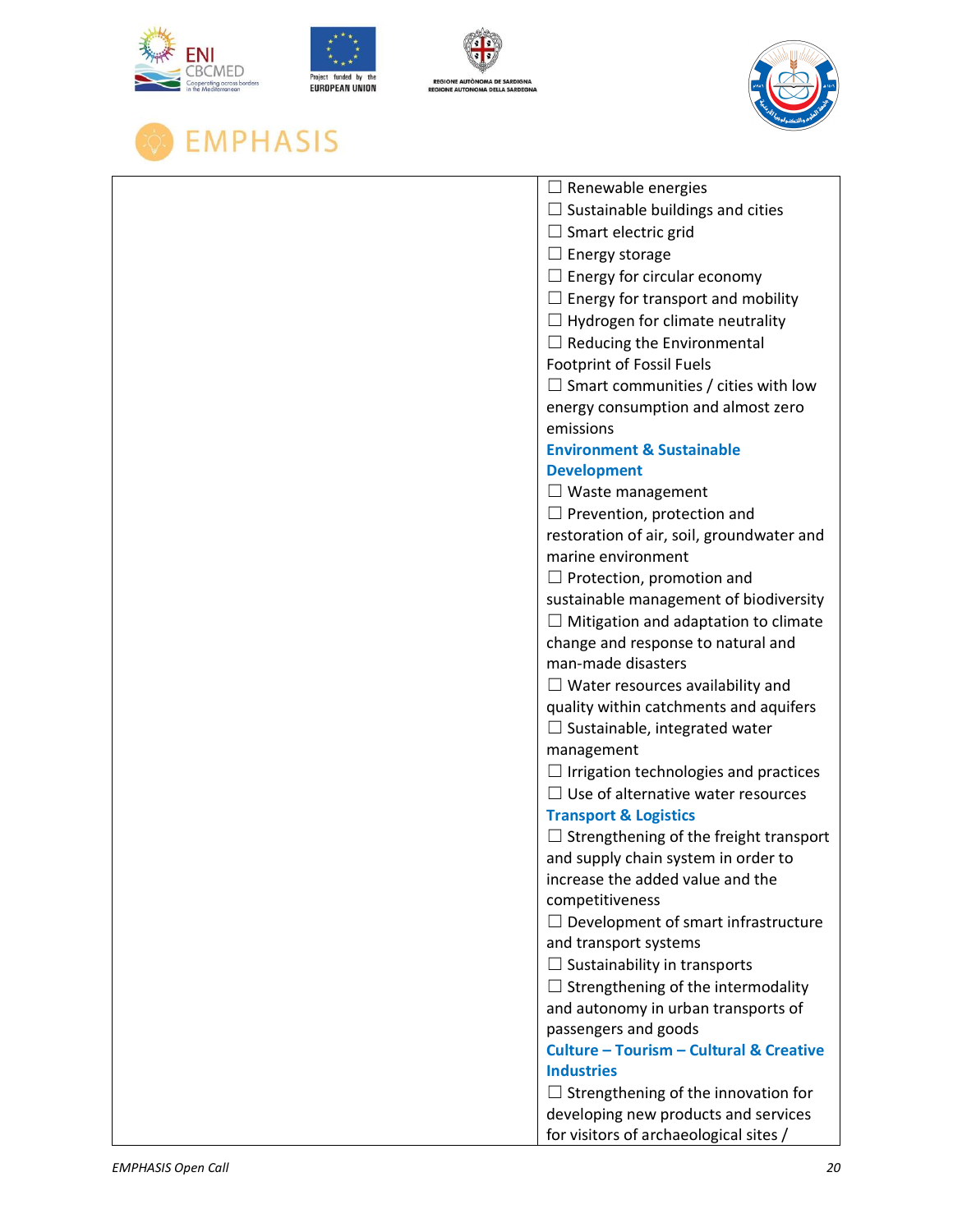| <b>REGIONE AUTÓNOMA DE SARDIGNA</b><br>rating across borders<br><b>EUROPEAN UNION</b><br><b>REGIONE AUTONOMA DELLA SARDEGNA</b> |                                                                                                                                                                                                                                                                                                                                                                                                                                                                                                                                                                                                                                                                                                                                                    |
|---------------------------------------------------------------------------------------------------------------------------------|----------------------------------------------------------------------------------------------------------------------------------------------------------------------------------------------------------------------------------------------------------------------------------------------------------------------------------------------------------------------------------------------------------------------------------------------------------------------------------------------------------------------------------------------------------------------------------------------------------------------------------------------------------------------------------------------------------------------------------------------------|
| EMPHASIS                                                                                                                        |                                                                                                                                                                                                                                                                                                                                                                                                                                                                                                                                                                                                                                                                                                                                                    |
|                                                                                                                                 | museums / collections and other poles<br>and cultural activity events<br>$\Box$ Promotion and enhancement of<br>digital entrepreneurship in the fields of<br>Culture, Tourism and CCI<br><b>ICT Information &amp; Communication</b><br><b>Technologies</b><br>$\Box$ ICT approaches (AI, Data mining, etc.)<br>to applied fields like agritech, fintech<br>$\Box$ Outsourcing of ICT services in<br>different subsectors (banking;<br>insuretech; fintech etc)                                                                                                                                                                                                                                                                                     |
| Description of the solution                                                                                                     |                                                                                                                                                                                                                                                                                                                                                                                                                                                                                                                                                                                                                                                                                                                                                    |
| (max 1000 characters)                                                                                                           |                                                                                                                                                                                                                                                                                                                                                                                                                                                                                                                                                                                                                                                                                                                                                    |
| Is the solution coming from research result uptake?                                                                             | □Yes □No<br>If yes, please describe the project (max<br>500 char)                                                                                                                                                                                                                                                                                                                                                                                                                                                                                                                                                                                                                                                                                  |
| Technology readiness level (TRL) of the solution <sup>6</sup>                                                                   | $\Box$ TRL 1 – basic principles observed<br>$\Box$ TRL 2 – technology concept formulated<br>$\Box$ TRL 3 – experimental proof of concept<br>$\Box$ TRL 4 – technology validated in lab<br>$\Box$ TRL 5 – technology validated in<br>relevant environment (industrially<br>relevant environment in the case of key<br>enabling technologies)<br>$\Box$ TRL 6 – technology demonstrated in<br>relevant environment (industrially<br>relevant environment in the case of key<br>enabling technologies)<br>$\Box$ TRL 7 – system prototype<br>demonstration in operational<br>environment<br>$\Box$ TRL 8 – system complete and qualified<br>$\Box$ TRL 9 – actual system proven in<br>environment<br>operational<br>(competitive manufacturing in the |

*EMPHASIS Open Call 21* <sup>6</sup> [https://ec.europa.eu/research/participants/data/ref/h2020/wp/2014\\_2015/annexes/h2020-wp1415-annex-g](https://ec.europa.eu/research/participants/data/ref/h2020/wp/2014_2015/annexes/h2020-wp1415-annex-g-trl_en.pdf)[trl\\_en.pdf](https://ec.europa.eu/research/participants/data/ref/h2020/wp/2014_2015/annexes/h2020-wp1415-annex-g-trl_en.pdf)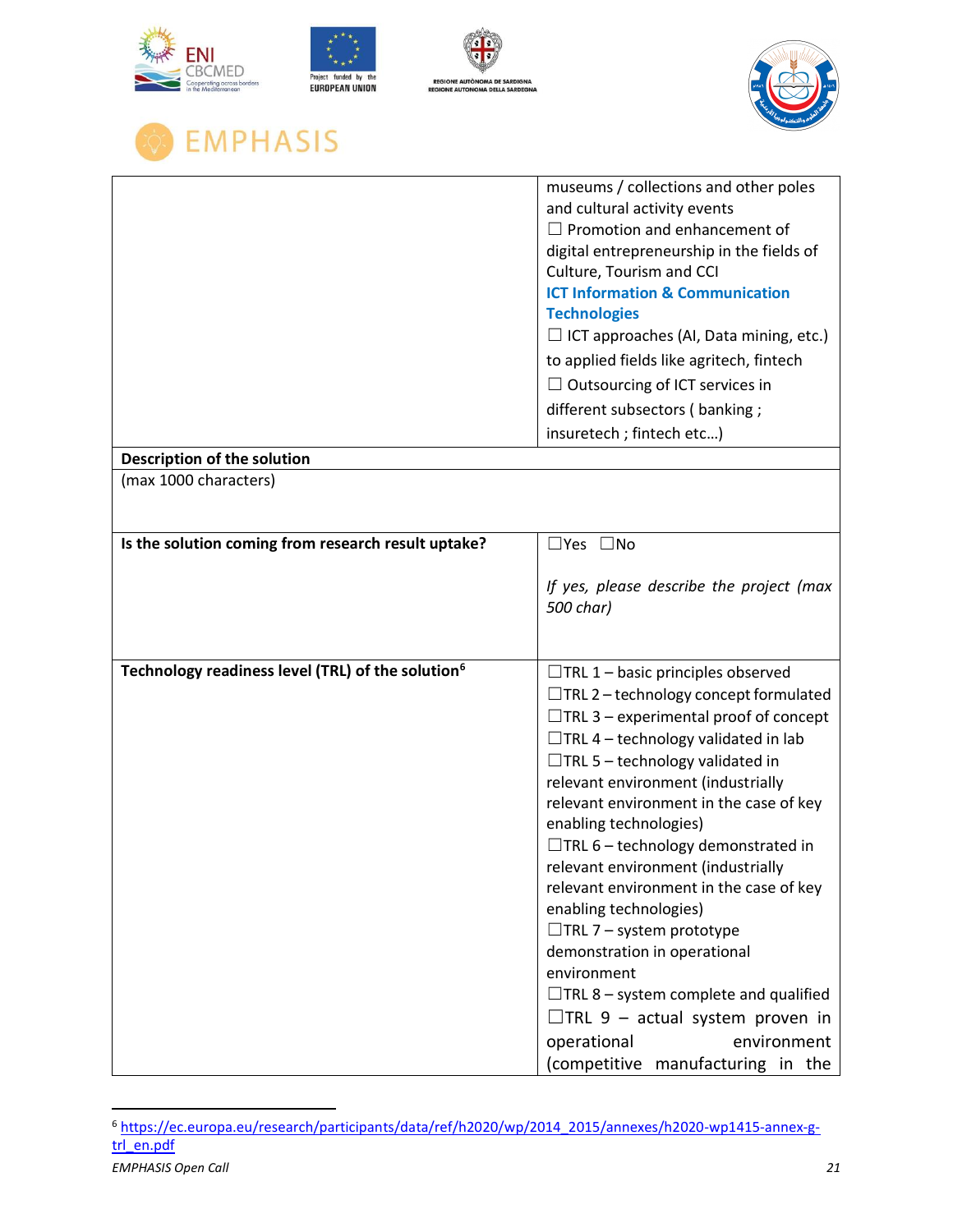



|                                                                                                                                                                                                        | case of key enabling technologies; or |  |
|--------------------------------------------------------------------------------------------------------------------------------------------------------------------------------------------------------|---------------------------------------|--|
|                                                                                                                                                                                                        | in space)                             |  |
| Impact of the solution to the local/national/ Euro-Mediterranean 1. Economy, 2. Environment, 3.                                                                                                        |                                       |  |
| <b>Society</b>                                                                                                                                                                                         |                                       |  |
| (max 1000 characters)                                                                                                                                                                                  |                                       |  |
|                                                                                                                                                                                                        |                                       |  |
|                                                                                                                                                                                                        |                                       |  |
| <b>Business Model Description</b>                                                                                                                                                                      |                                       |  |
| Partners: Who are your Key Partners? Who are your key suppliers? Which Key Resources are you                                                                                                           |                                       |  |
| acquiring from partners? Which Key Activities do your partners perform?                                                                                                                                |                                       |  |
| (max 1000 characters)                                                                                                                                                                                  |                                       |  |
|                                                                                                                                                                                                        |                                       |  |
|                                                                                                                                                                                                        |                                       |  |
| Customer pain: Your idea is a solution to a problem. Describe the customer pain that your idea will<br>solve. Describe the context.                                                                    |                                       |  |
| (e.g., describe negative emotions, undesired costs and situations, and risks that your customers                                                                                                       |                                       |  |
| experience, and you want to relief. What does your customer find too costly, what makes them feel bad,                                                                                                 |                                       |  |
| how are current solutions underperforming for your customer? Which one of our customer's problems                                                                                                      |                                       |  |
| are you helping to solve?)                                                                                                                                                                             |                                       |  |
| (max 1000 characters)                                                                                                                                                                                  |                                       |  |
|                                                                                                                                                                                                        |                                       |  |
|                                                                                                                                                                                                        |                                       |  |
|                                                                                                                                                                                                        |                                       |  |
| Value proposition: Start practicing now and explain your value proposition.<br>(e.g., what value to you deliver to your customer, what is your unique selling proposition, what exact                  |                                       |  |
| problem/pain are you solving, which customer needs are you satisfying, why are you different from your                                                                                                 |                                       |  |
| competitors? Who are our most important customers? What value do we deliver to the customer? What                                                                                                      |                                       |  |
| bundles of products and services are you offering to each Customer Segment? Which customer needs                                                                                                       |                                       |  |
| are we satisfying?)                                                                                                                                                                                    |                                       |  |
| (max 1000 characters)                                                                                                                                                                                  |                                       |  |
|                                                                                                                                                                                                        |                                       |  |
|                                                                                                                                                                                                        |                                       |  |
|                                                                                                                                                                                                        |                                       |  |
| Market: How do you plan to make money with your idea? How large is the audience market? What is                                                                                                        |                                       |  |
| the most interesting beachhead market?                                                                                                                                                                 |                                       |  |
| (Let us know some important information on your target market e.g. for whom are you creating value,                                                                                                    |                                       |  |
| who are your most important customers, how big is your market, how does the value you create get<br>delivered to your customers, what type of relationship does your customers expect you to have with |                                       |  |
| them (personal/self-service/automated etc.), for what value are your customers paying for, how are                                                                                                     |                                       |  |
| they paying in exchange for the value you provide?) What is the Market Readiness Level of your                                                                                                         |                                       |  |
| solution? Is your solution commercialized?                                                                                                                                                             |                                       |  |
| (max 1000 characters)                                                                                                                                                                                  |                                       |  |
|                                                                                                                                                                                                        |                                       |  |
|                                                                                                                                                                                                        |                                       |  |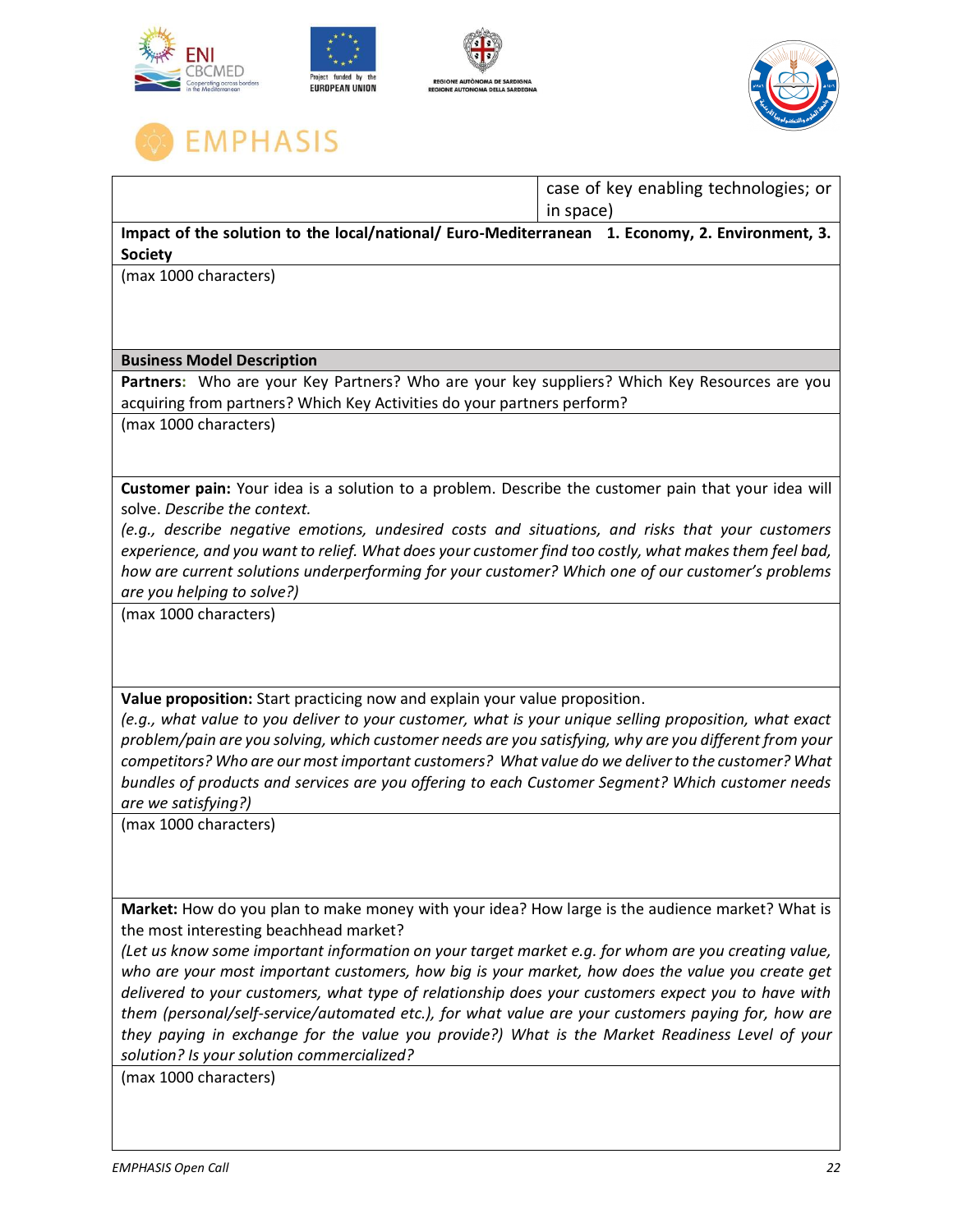





**Technology:** Does your idea make use of advanced technology? If yes: explain how it works *(please describe if your technology already exists or if not, how are you developing it. Is the technology you will need already in place or available to you?) Have you developed a prototype or/and have tested the solution with end users?* 

(max 1000 characters)

**Key Resources:** please describe the different types of resources you need. *(Physical - Intellectual (brand patents, copyrights, data) – Human - Financial) Are you holding a patent or Intellectual Property Rights?*

(max 1000 characters)

**Cost Structure:** What are the most important costs inherent in your business model? *(e.g., Which Key Resources are most expensive? Which Key Activities are most expensive?)* (max 1000 characters)

**Revenue model:** Specify the methods and or model by which money comes into your company. (max 1000 characters)

**Team:** Please describe your team, skills, open innovation managerial skills, expertise, role in the proposal, experience in open innovation or collaborative projects. (max 1000 characters)

#### **Open Innovation (OI) Stages and Needs**

Needed Open Innovation Partnership (Pease specify your need for partnership. What kind of Partnership? What type of partners? Have you already identified your partners? Have you already developed partnerships?

(max 1000 characters)

| Stage in the open innovation cycle <sup>7</sup> | $\square$ Exploration (Explore opportunity, |
|-------------------------------------------------|---------------------------------------------|
|                                                 | Define concept)                             |
|                                                 | □ Development (Validate Concept,            |
|                                                 | Introduce to market)                        |
|                                                 | $\Box$ Commercialization (Scale up, Expand  |
|                                                 | & Diversify)                                |
|                                                 |                                             |

<sup>7</sup> <https://inspire-smes.com/use-oi>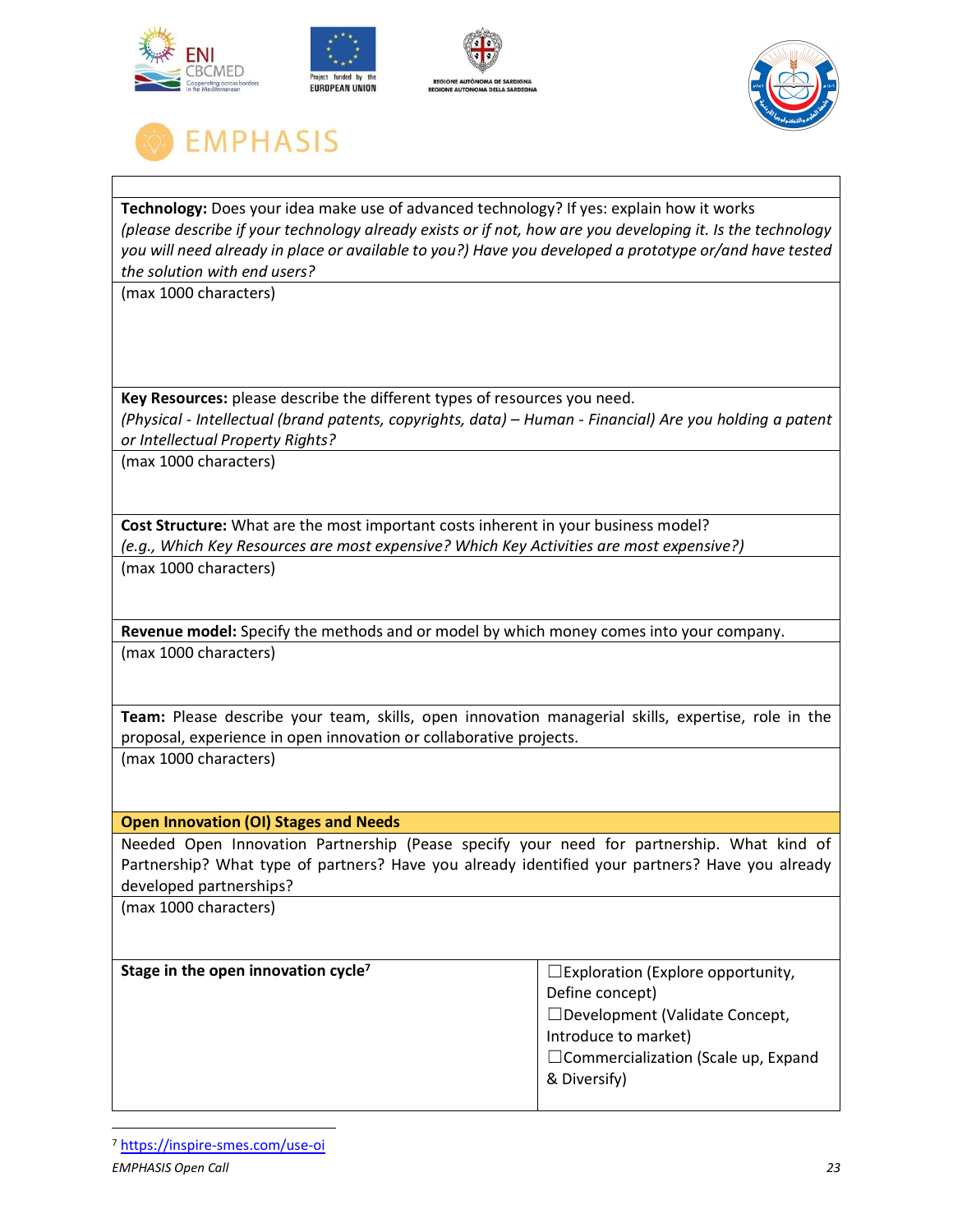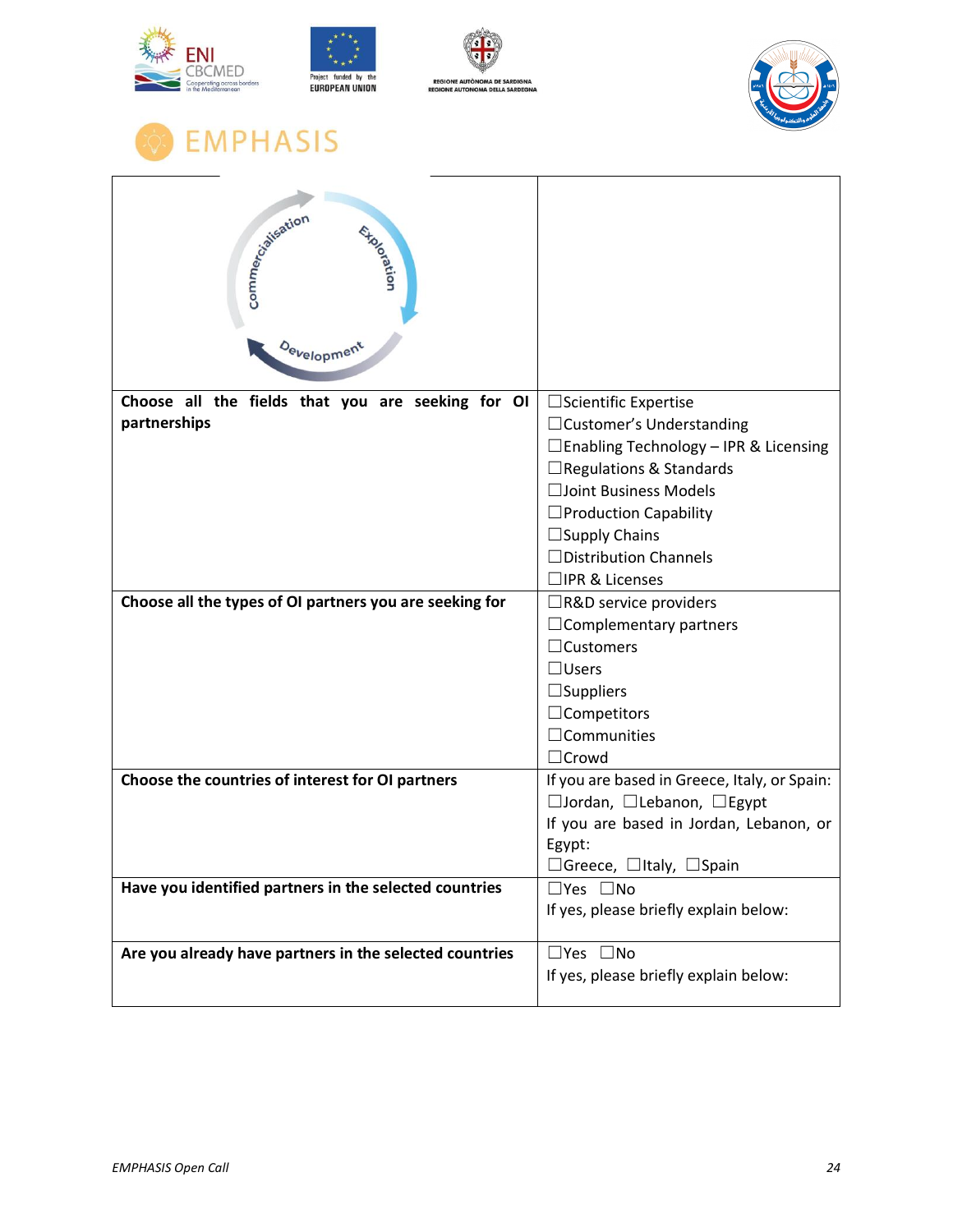





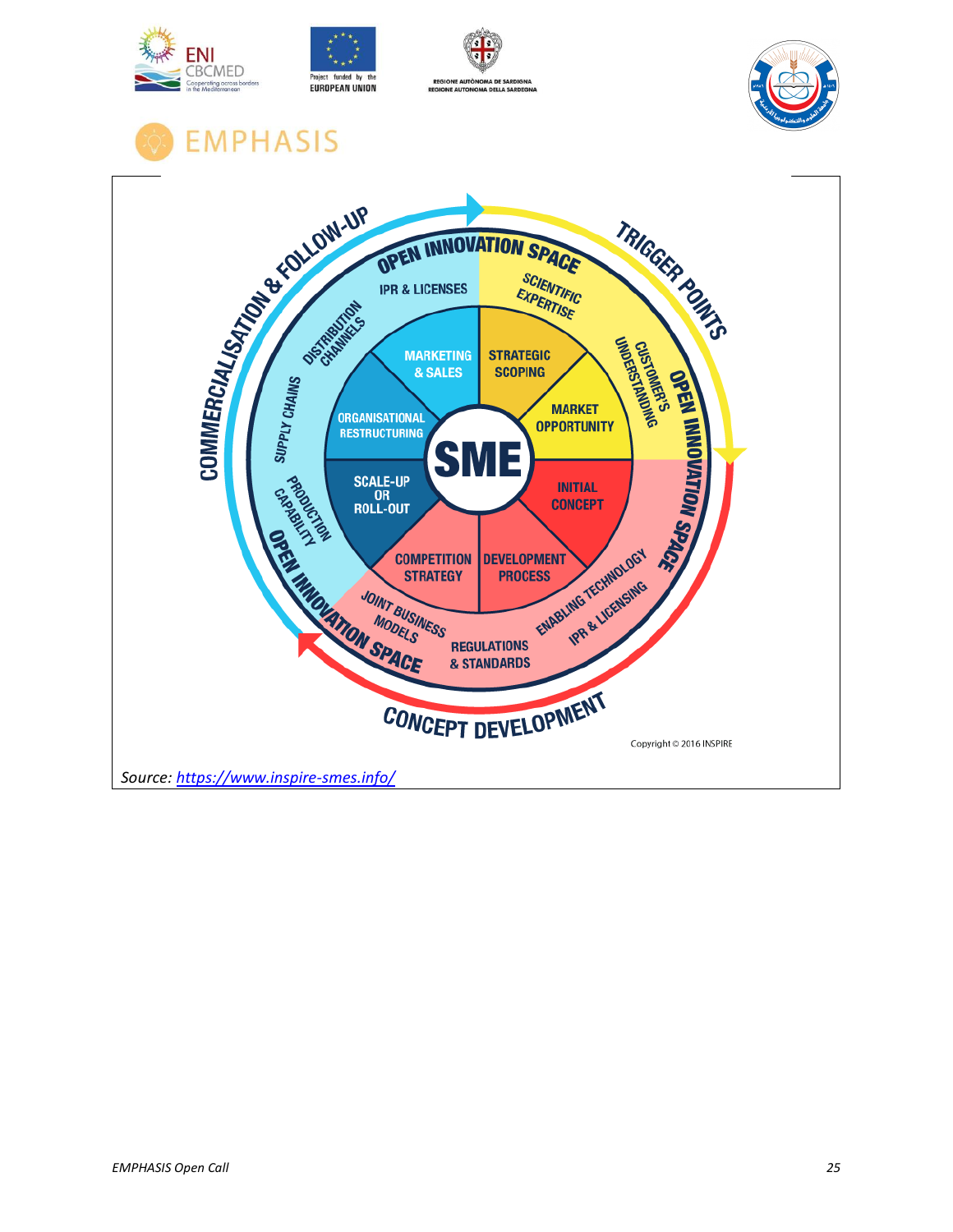





### <span id="page-25-0"></span>Annex 2 – Declaration on honor

#### **Euro-Mediterranean Network Facilitating Market Uptake of Innovations from SME**

#### **Project Acronym: EMPHASIS**

### *Declaration on Honor*

*(By signing this document, each applicant understands and agrees the following conditions (please select all boxes))*

#### EMPHASIS Call Terms and Conditions

 $\Box$  I agree with the EMPHASIS Open Call terms and conditions specified in the guide for applicants

 $\Box$  I confirm that the applicant is an SME according to the definition of the European Union, meaning that the staff headcount is less or equal to 250 and the annual turnover is less or equal to €50 million OR the annual balance sheet total of my company is less or equal to €43 million

 $\Box$  I confirm that the SME is active in one of the sectors specified in the EMPHASIS call and the solution is responding to at least one priorities of the call

 $\Box$  I confirm that the SME is based in one of the eligible regions as defined in the open call document

 $\Box$  I confirm that the Technical Readiness Level (TRL) of the solution is equal to or above TRL3

 $\Box$  I confirm that at least one employee of the SME, who is strongly related to the proposed solution, is English Fluent

 $\Box$  I confirm that the data and documents submitted, and all conditions and obligations stated in the Call are accurate and truthful

 $\Box$  I declare that there is not a situation of conflict of interest with EMPHASIS Partners.

 $\Box$  If my application is selected for receiving the charge of free innovation supporting services, I accept to participate in the communication activities of the EMPHASIS project, may contain, interviews, videos, articles aiming at disseminating the project results and success stories

 $\Box$  If my application is selected for receiving the charge of free innovation supporting services, I intent to actively participate in the activities required for the EMPHASIS services provision.

 $\Box$ I am aware of the Personal Data Processing and Intellectual Property Rights as described in the call and I give the permission to the EMPHASIS Project Partners to process the data given only for management, communication and statistic purposes (including publishing of general information) even through digital devices with respect of the security and privacy in accordance with the provisions of Regulation (EU) 2016/679 and the subsequent transposing laws (jointly, the ''GDPR''), law n 4624/2019, law n. 2472/1997, law n. 3471/2006 in the field of electronic communications and Organic Law 3/2018, of December 5, on the Protection of Personal Data and guarantee of digital rights, Jordanian Data Protection Laws and Regulations 2020, Lebanese Law No. 81 of 10 October 2018 on Electronic Transaction and Personal Data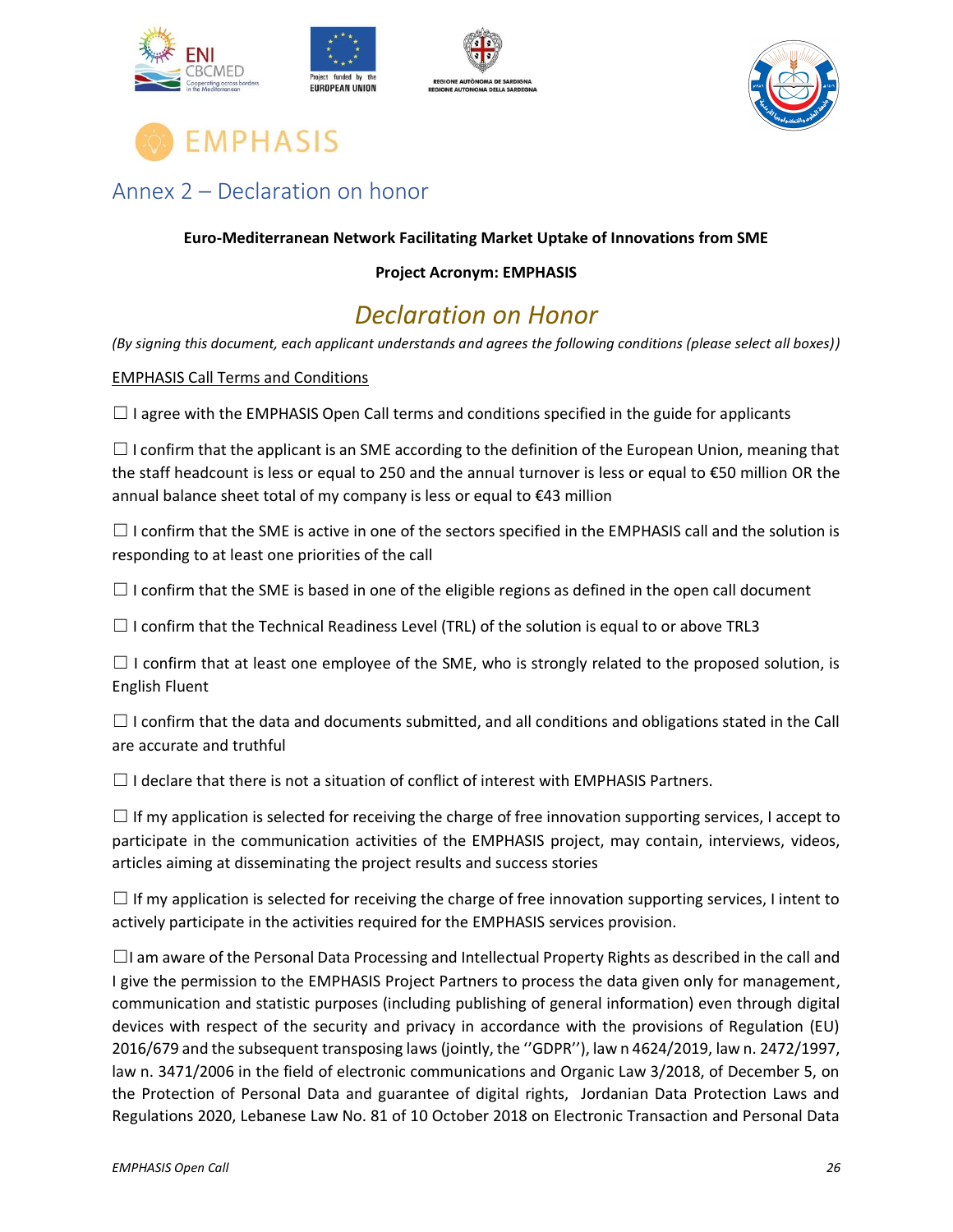





and Egyptian Law on the Protection of Personal Data ('the Data Protection Law') issued under Resolution No. 151 of 2020

Date and Place:

Name, Surname and Signature: